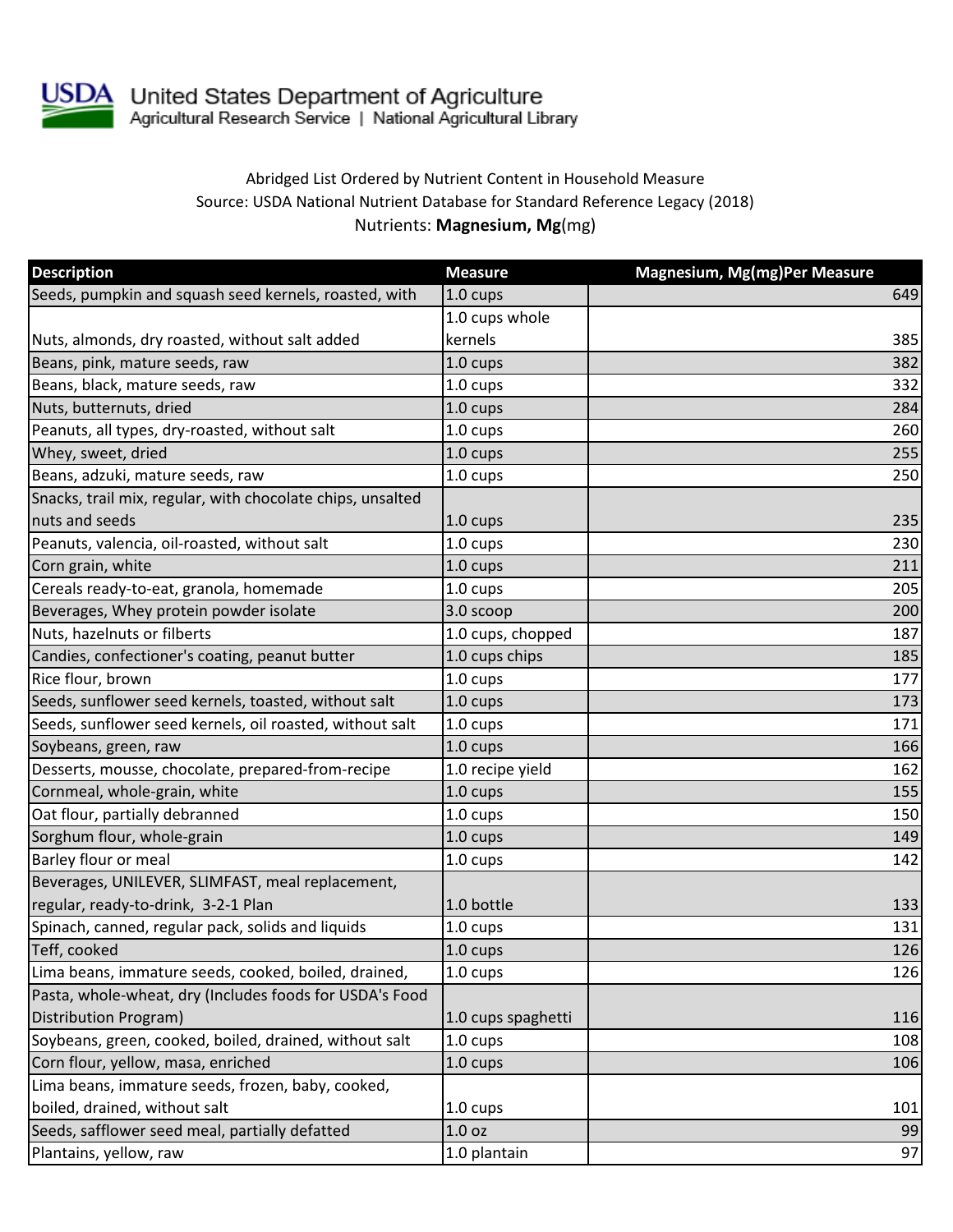| Seeds, sesame flour, low-fat                                        | 1.0 <sub>oz</sub>    | 96 |
|---------------------------------------------------------------------|----------------------|----|
| Cornmeal, white, self-rising, bolted, with wheat flour              |                      |    |
| added, enriched                                                     | 1.0 cups             | 92 |
| Orange juice, frozen concentrate, unsweetened, undiluted 1.0 cups   |                      | 92 |
| Beans, black turtle, mature seeds, cooked, boiled, without 1.0 cups |                      | 91 |
|                                                                     | 1.0 potato large (3" |    |
| Potatoes, Russet, flesh and skin, baked                             | to 4-1/4" dia.       | 90 |
| Beans, baked, canned, with pork                                     | 1.0 cups             | 86 |
| Cowpeas (blackeyes), immature seeds, cooked, boiled,                |                      |    |
| drained, without salt                                               | 1.0 cups             | 86 |
| Cowpeas (blackeyes), immature seeds, frozen, cooked,                |                      |    |
| boiled, drained, without salt                                       | 1.0 cups             | 85 |
| Soup, black bean, canned, condensed                                 | 1.0 cups (8 fl oz)   | 85 |
| Beans, black turtle, mature seeds, canned                           | $1.0 \text{ cups}$   | 84 |
| Lima beans, immature seeds, frozen, baby, unprepared                | $1.0 \text{ cups}$   | 82 |
| Pasta, fresh-refrigerated, spinach, as purchased                    | 4.0 oz               | 81 |
| Grapefruit juice, white, frozen concentrate, unsweetened,           |                      |    |
| undiluted                                                           | 1.0 can (6 fl oz)    | 79 |
| Purslane, cooked, boiled, drained, without salt                     | 1.0 cups             | 77 |
| Apricots, dehydrated (low-moisture), sulfured, uncooked             | 1.0 cups             | 75 |
|                                                                     |                      |    |
| Cardoon, raw                                                        | 1.0 cups, shredded   | 75 |
| Cowpeas (blackeyes), immature seeds, raw                            | 1.0 cups             | 74 |
| Tofu, raw, firm, prepared with calcium sulfate                      | 0.5 cups             | 73 |
| Pie Crust, Cookie-type, Chocolate, Ready Crust                      | 1.0 crust            | 73 |
| Amaranth leaves, cooked, boiled, drained, without salt              | 1.0 cups             | 73 |
| Edamame, frozen, unprepared                                         | 1.0 cups             | 72 |
| Taro, tahitian, cooked, without salt                                | 1.0 cups slices      | 70 |
| Passion-fruit, (granadilla), purple, raw                            | 1.0 cups             | 68 |
| Cornmeal, white, self-rising, degermed, enriched                    | 1.0 cups             | 68 |
| Seeds, lotus seeds, dried                                           | 1.0 cups             | 67 |
| Peas, mature seeds, sprouted, raw                                   | 1.0 cups             | 67 |
| Cereals ready-to-eat, POST, Shredded Wheat, original                | 1.0 cups (1 NLEA     |    |
| spoon-size                                                          | serving)             | 65 |
| Nuts, mixed nuts, oil roasted, with peanuts, lightly salted         | 1.0 <sub>oz</sub>    | 65 |
| Cereals ready-to-eat, QUAKER Oatmeal Squares, Golden                | 1.0 cups (1 NLEA     |    |
| Maple                                                               | serving)             | 64 |
| Squash, winter, acorn, cooked, boiled, mashed, without              | 1.0 cups, mashed     | 64 |
| Squash, winter, acorn, cooked, boiled, mashed, with salt            | 1.0 cups, mashed     | 64 |
| Cereals ready-to-eat, POST, Shredded Wheat, original big            | 2.0 biscuits (1 NLEA |    |
| biscuit                                                             | serving)             | 61 |
| Lima beans, immature seeds, frozen, fordhook,                       | $1.0 \text{ cups}$   | 61 |
| Cereals, QUAKER, Instant Oatmeal Organic, Regular                   | 1.0 packet           | 61 |
| Squash, winter, butternut, cooked, baked, without salt              | 1.0 cups, cubes      | 59 |
| Pasta, fresh-refrigerated, plain, as purchased                      | 4.0 oz               | 59 |
| Tomato products, canned, puree, with salt added                     | $1.0 \text{ cups}$   | 58 |
| Tomato products, canned, puree, without salt added                  | 1.0 cups             | 58 |
| Plantains, yellow, baked                                            | 1.0 cups             | 57 |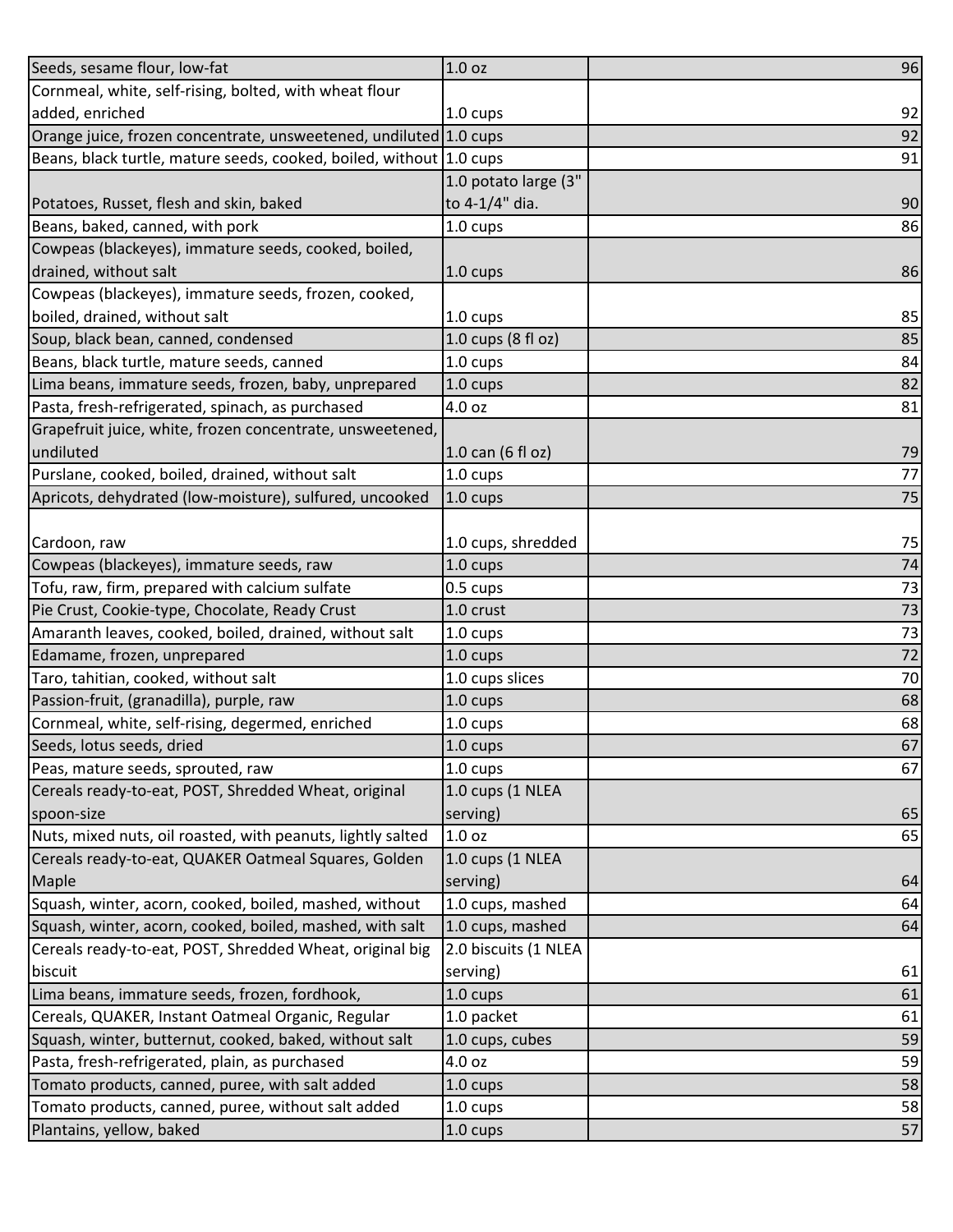|                                                            | 0.33 package (10       |    |
|------------------------------------------------------------|------------------------|----|
| Beans, pinto, immature seeds, frozen, unprepared           | oz)                    | 56 |
| Soybeans, mature seeds, sprouted, cooked, steamed          | 1.0 cups               | 56 |
| Peaches, dehydrated (low-moisture), sulfured, stewed       | 1.0 cups               | 56 |
| Fish, yellowtail, mixed species, cooked, dry heat          | 0.5 fillet             | 55 |
| Breadfruit, raw                                            | 1.0 cups               | 55 |
| Jute, potherb, cooked, boiled, drained, without salt       | 1.0 cups               | 54 |
| Pancakes, buckwheat, dry mix, incomplete                   | 1.0 oz                 | 54 |
| Crustaceans, crab, queen, cooked, moist heat               | 3.0 oz                 | 54 |
| Candies, NESTLE, BUTTERFINGER Crisp                        | 1.0 piece              | 53 |
| Tomato products, canned, sauce, with onions, green         |                        |    |
| peppers, and celery                                        | 1.0 cups               | 52 |
| Blackberry juice, canned                                   | 1.0 cups               | 52 |
| Squash, summer, crookneck and straightneck, frozen,        |                        |    |
| cooked, boiled, drained, without salt                      | 1.0 cups slices        | 52 |
| Currants, zante, dried                                     | 1.0 cups               | 52 |
| Mollusks, mussel, blue, raw                                | 1.0 cups               | 51 |
| Chocolate, dark, 60-69% cacao solids                       | 1.0 <sub>oz</sub>      | 50 |
| Fish, bluefish, raw                                        | 1.0 fillet             | 50 |
| DIGIORNO Pizza, cheese topping, rising crust, frozen,      |                        |    |
| baked                                                      | 1.0 slice $1/4$ of pie | 49 |
| Mollusks, oyster, eastern, cooked, breaded and fried       | 3.0 oz                 | 49 |
| Fish, bluefish, cooked, dry heat                           | 1.0 fillet             | 49 |
| Tomato products, canned, sauce, with tomato tidbits        | 1.0 cups               | 49 |
|                                                            |                        |    |
| Burdock root, cooked, boiled, drained, without salt        | 1.0 cups (1" pieces)   | 49 |
| Cereals, WHEATENA, cooked with water                       | 1.0 cups               | 49 |
| Corn, sweet, yellow, canned, vacuum pack, regular pack     | 1.0 cups               | 48 |
| <b>Eggnog</b>                                              | 1.0 cups               | 48 |
| Pasta, dry, enriched                                       | 1.0 cups spaghetti     | 48 |
| Pasta, dry, unenriched                                     | 1.0 cups spaghetti     | 48 |
| Peas, green, raw                                           | 1.0 cups               |    |
|                                                            |                        | 48 |
| Tomato products, canned, sauce, with onions                | 1.0 cups               | 47 |
| Potatoes, scalloped, home-prepared with butter             | 1.0 cups               | 47 |
| Nuts, chestnuts, european, raw, unpeeled                   | 1.0 cups               | 46 |
|                                                            |                        |    |
| Cheese substitute, mozzarella                              | 1.0 cups, shredded     | 46 |
| Rice, white, long-grain, regular, raw, unenriched          | 1.0 cups               | 46 |
| Corn, sweet, yellow, frozen, kernels cut off cob, boiled,  |                        |    |
| drained, without salt                                      | 1.0 cups               | 46 |
|                                                            | 0.5 cups (1 NLEA       |    |
| Cereals, QUAKER, QUAKER MultiGrain Oatmeal, dry            | serving)               | 46 |
| Cereals, oats, instant, fortified, with raisins and spice, |                        |    |
| prepared with water                                        | 1.0 cups               | 46 |
| Squash, winter, hubbard, baked, with salt                  | 1.0 cups, cubes        | 45 |
| Beverages, chocolate powder, no sugar added                | 2.0 tbsp               | 45 |
| Drumstick pods, raw                                        | 1.0 cups slices        | 45 |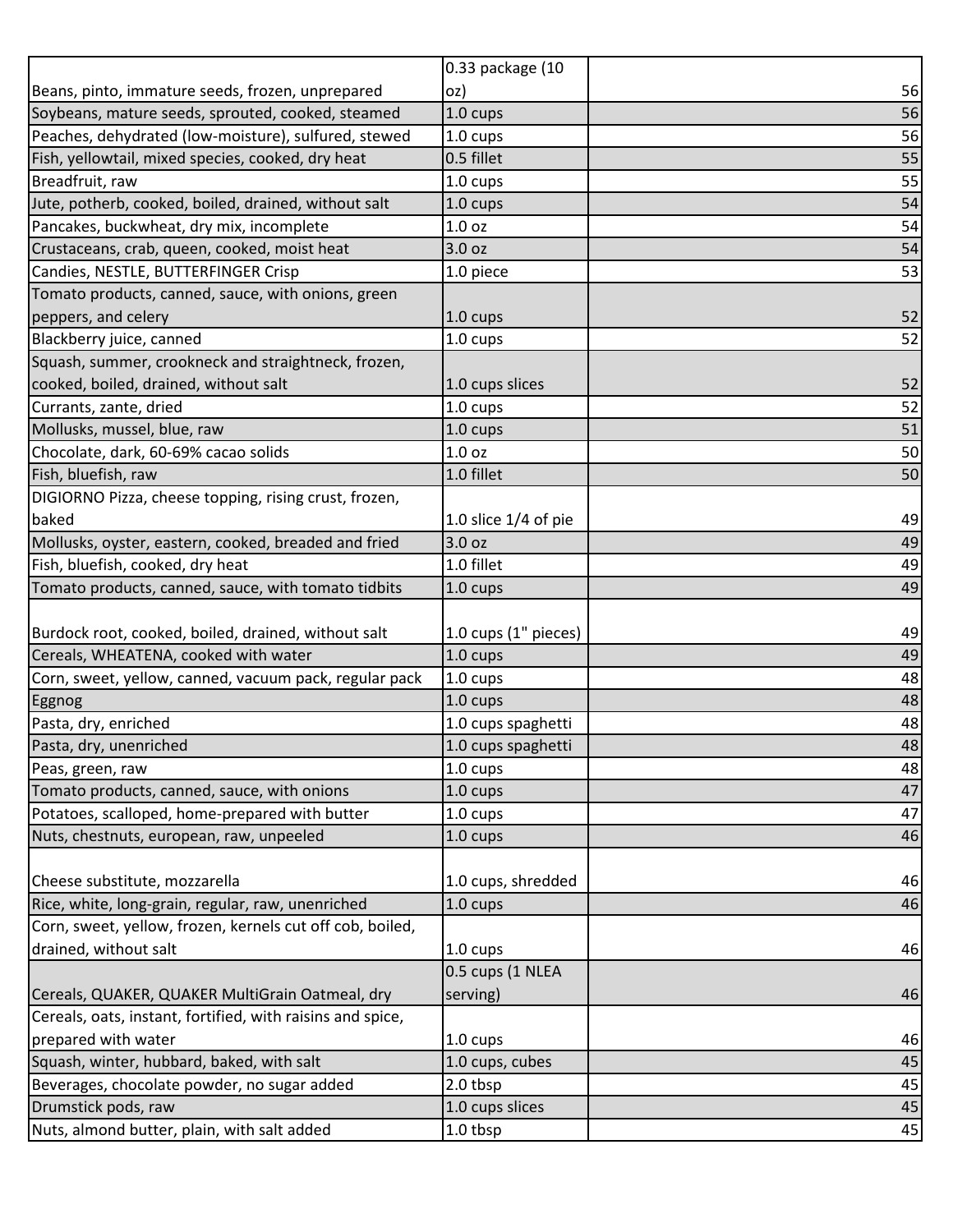| Peas and carrots, frozen, cooked, boiled, drained, without 1.0 package (10 oz) |                  |    |
|--------------------------------------------------------------------------------|------------------|----|
| salt                                                                           | yields           | 44 |
| Beets, canned, regular pack, solids and liquids                                | 1.0 cups         | 44 |
| Milk, sheep, fluid                                                             | 1.0 cups         | 44 |
| Yardlong bean, cooked, boiled, drained, without salt                           | 1.0 cups slices  | 44 |
| Cheese, swiss                                                                  | 1.0 cups, diced  | 44 |
| Crustaceans, spiny lobster, mixed species, cooked, moist                       | 3.0 oz           | 43 |
| Nuts, coconut meat, dried (desiccated), sweetened,                             |                  |    |
| flaked, packaged                                                               | 1.0 cups         | 43 |
| Candies, chocolate, dark, NFS (45-59% cacao solids 90%;                        |                  |    |
| 60-69% cacao solids 5%; 70-85% cacao solids 5%)                                | 1.0 oz           | 43 |
|                                                                                | 1.0 serving 28   |    |
| Candies, dark chocolate coated coffee beans                                    | pieces           | 43 |
| Turnip greens, frozen, cooked, boiled, drained, without                        | 1.0 cups         | 43 |
| Cereals ready-to-eat, POST, HONEY BUNCHES OF OATS                              | 1.0 cups (1 NLEA |    |
| with vanilla bunches                                                           | serving)         | 42 |
| Potatoes, mashed, dehydrated, prepared from granules                           |                  |    |
| with milk, water and margarine added                                           | 1.0 cups         | 42 |
|                                                                                | 0.33 package (10 |    |
| Okra, frozen, unprepared                                                       | oz)              | 41 |
| Pears, dried, sulfured, stewed, without added sugar                            | 1.0 cups, halves | 41 |
| Lamb, Australian, imported, fresh, rib chop/rack roast,                        |                  |    |
| frenched, bone-in, separable lean only, trimmed to 1/8"                        | 4.0 oz           | 41 |
| Cheese spread, pasteurized process, American                                   | 1.0 cups, diced  | 41 |
| Cheese, pasteurized process, swiss                                             | 1.0 cups, diced  | 41 |
| Cereals, ready-to-eat, MALT-O-MEAL, Blueberry Mini                             | 1.0 cups (1 NLEA |    |
| <b>SPOONERS</b>                                                                | serving)         | 40 |
| Potatoes, mashed, dehydrated, prepared from granules                           |                  |    |
| without milk, whole milk and butter added                                      | 1.0 cups         | 40 |
| Potatoes, mashed, dehydrated, flakes without milk, dry                         | 1.0 cups         | 40 |
| Milk, nonfat, fluid, protein fortified, with added vitamin A                   |                  |    |
| and vitamin D (fat free and skim)                                              | 1.0 cups         | 39 |
| Milk, reduced fat, fluid, 2% milkfat, protein fortified, with                  |                  |    |
| added vitamin A and vitamin D                                                  | 1.0 cups         | 39 |
| Milk, lowfat, fluid, 1% milkfat, protein fortified, with                       |                  |    |
| added vitamin A and vitamin D                                                  | 1.0 cups         | 39 |
| Turnip greens and turnips, frozen, cooked, boiled,                             | 1.0 cups         | 39 |
| Beans, kidney, mature seeds, sprouted, raw                                     | 1.0 cups         | 39 |
|                                                                                | 1.0 cups spiral  |    |
| Macaroni, vegetable, enriched, dry                                             | shaped           | 39 |
| Noodles, egg, spinach, enriched, cooked                                        | 1.0 cups         | 38 |
| Corn, sweet, yellow, canned, brine pack, regular pack,                         |                  |    |
| solids and liquids                                                             | 1.0 cups         | 38 |
| Soup, pea, green, canned, condensed                                            | 0.5 cups         | 38 |
| Soup, pea, split with ham, canned, chunky, ready-to-serve                      | 1.0 cups         | 38 |
| Fish, tuna, skipjack, fresh, cooked, dry heat                                  | 3.0 oz           | 37 |
| Cheese, provolone                                                              | 1.0 cups, diced  | 37 |
| Fish, burbot, cooked, dry heat                                                 | 1.0 fillet       | 37 |
| Okra, frozen, cooked, boiled, drained, without salt                            | 0.5 cups slices  | 37 |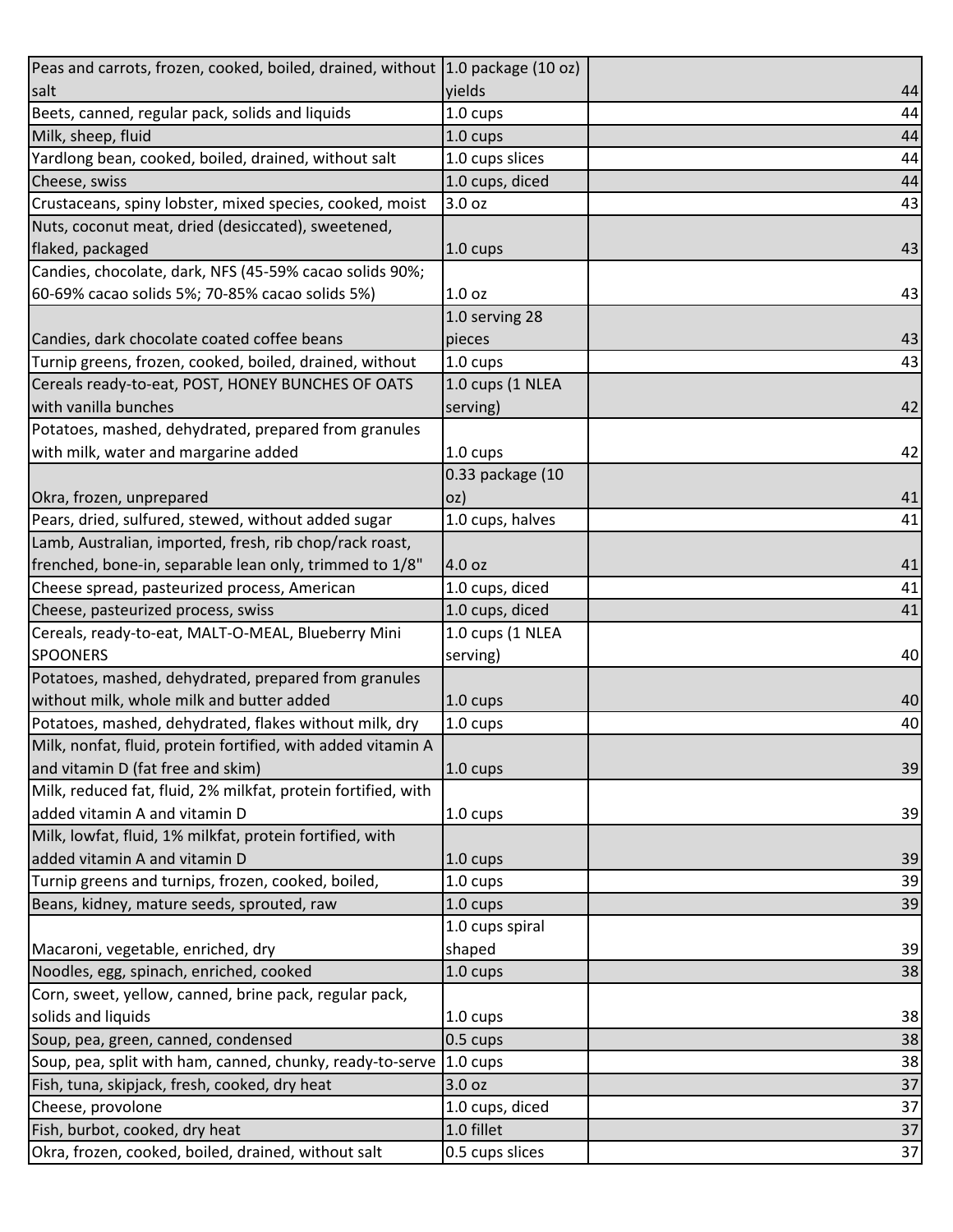| Hyacinth-beans, immature seeds, cooked, boiled, drained,                    |                    |    |
|-----------------------------------------------------------------------------|--------------------|----|
| without salt                                                                | 1.0 cups           | 37 |
| Rowal, raw                                                                  | 0.5 cups           | 36 |
| Cheese, mozzarella, low moisture, part-skim                                 | 1.0 cups, diced    | 36 |
| Cheese, cheddar (Includes foods for USDA's Food                             |                    |    |
| Distribution Program)                                                       | 1.0 cups, diced    | 36 |
| Cheese, muenster                                                            | 1.0 cups, diced    | 36 |
| Milk, chocolate, fluid, commercial, reduced fat, with                       |                    |    |
| added vitamin A and vitamin D                                               | $1.0 \text{ cups}$ | 35 |
| Chicken, broilers or fryers, dark meat, meat only, cooked,                  | 1.0 cups           | 35 |
| Fish, cod, Atlantic, canned, solids and liquid                              | 3.0 oz             | 35 |
| Candies, 5TH AVENUE Candy Bar                                               | 1.0 bar 2 oz       | 35 |
| Pie crust, deep dish, frozen, baked, made with enriched                     | 1.0 pie crust      |    |
| flour                                                                       | (average weight)   | 34 |
| Wheat flour, white, bread, enriched                                         | 1.0 cups           | 34 |
| Squash, summer, zucchini, includes skin, cooked, boiled,                    |                    |    |
| drained, without salt                                                       | 1.0 cups, sliced   | 34 |
| Fish, pike, northern, cooked, dry heat                                      | 3.0 oz             | 34 |
| Garlic, raw                                                                 | 1.0 cups           | 34 |
| Cheese, parmesan, grated                                                    | 1.0 cups           | 34 |
| Fish, seatrout, mixed species, cooked, dry heat                             | 3.0 oz             | 34 |
| Pie crust, deep dish, frozen, unbaked, made with enriched                   | 1.0 pie crust      |    |
| flour                                                                       | (average weight)   | 34 |
| Pork, fresh, leg (ham), whole, separable lean only, cooked, 1.0 cups, diced |                    | 34 |
| Noodles, egg, unenriched, cooked, without added salt                        | 1.0 cups           | 34 |
| Snacks, oriental mix, rice-based                                            | 1.0 <sub>oz</sub>  | 33 |
|                                                                             |                    |    |
| Blackberries, frozen, unsweetened                                           | 1.0 cups, unthawed | 33 |
| Peas, edible-podded, frozen, unprepared                                     | 1.0 cups           | 33 |
| Milk, dry, nonfat, regular, without added vitamin A and                     | $0.25$ cups        | 33 |
| Milk, buttermilk, dried                                                     | 0.25 cups          | 33 |
| Milk, chocolate, fluid, commercial, whole, with added                       |                    |    |
| vitamin A and vitamin D                                                     | $1.0 \text{ cups}$ | 32 |
| Fish, mahimahi, cooked, dry heat                                            | 3.0 oz             | 32 |
| Pork, cured, ham with natural juices, spiral slice, boneless,               |                    |    |
| separable lean and fat, heated, roasted                                     | 1.0 slice          | 32 |
| Squash, summer, zucchini, italian style, canned                             | 1.0 cups           | 32 |
| Milk, producer, fluid, 3.7% milkfat                                         | 1.0 cups           | 32 |
| Turnip greens, cooked, boiled, drained, without salt                        | 1.0 cups, chopped  | 32 |
| Turkey, drumstick, from whole bird, meat only, raw                          | 4.0 oz             | 32 |
| Fish, pollock, Alaska, cooked                                               | 3.0 oz             | 31 |
| Fish, grouper, mixed species, cooked, dry heat                              | 3.0 oz             | 31 |
|                                                                             | 0.75 cups (1 NLEA  |    |
| Cereals ready-to-eat, QUAKER, QUAKER OAT LIFE, plain                        | serving)           | 31 |
| Fish, tilapia, raw                                                          | 1.0 fillet         | 31 |
| Beets, raw                                                                  | 1.0 cups           | 31 |
| Salami, pork, beef, less sodium                                             | 3.0 oz             | 31 |
|                                                                             |                    |    |
| Loganberries, frozen                                                        | 1.0 cups, unthawed | 31 |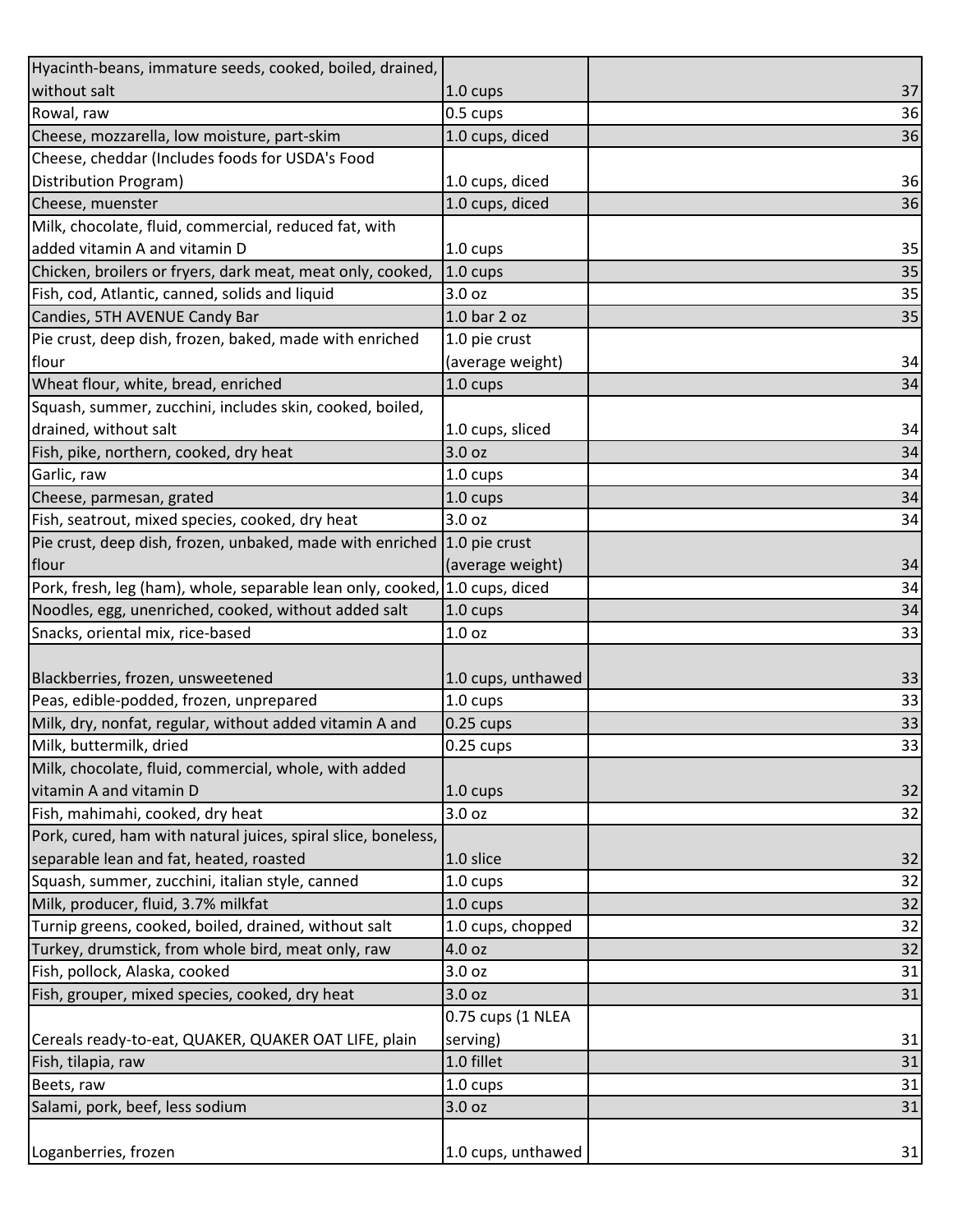|                                                            | 1.0 cups, chopped    |    |
|------------------------------------------------------------|----------------------|----|
| Turkey, all classes, back, meat and skin, cooked, roasted  | or diced             | 31 |
|                                                            | 1.0 medium (2" dia,  |    |
| Sweet potato, cooked, baked in skin, flesh, with salt      | 5" long, raw)        | 31 |
| Squash, winter, hubbard, cooked, boiled, mashed, with      | 1.0 cups, mashed     | 31 |
| Squash, winter, hubbard, cooked, boiled, mashed, without   | 1.0 cups, mashed     | 31 |
| Tomatoes, red, ripe, canned, stewed                        | 1.0 cups             | 31 |
|                                                            | 1.0 steak (yield     |    |
| Game meat, deer, top round, separable lean only, 1"        | from 134.9 g raw     |    |
| steak, cooked, broiled                                     | meat)                | 31 |
| Kiwifruit, green, raw                                      | 1.0 cups, sliced     | 31 |
| Cheese food, pasteurized process, American, vitamin D      | 1.0 cups             | 31 |
| Papayas, raw                                               | 1.0 cups 1" pieces   | 30 |
|                                                            | 1.0 piece (1/12 of   |    |
| Cake, chocolate, prepared from recipe without frosting     | 9" dia)              | 30 |
| Cheese, mexican, queso chihuahua                           | 1.0 cups, diced      | 30 |
|                                                            |                      |    |
| Biscuits, plain or buttermilk, dry mix                     | 1.0 cups, purchased  | 30 |
| Fish, salmon, coho, wild, cooked, moist heat               | 3.0 oz               | 30 |
| Mollusks, oyster, eastern, wild, cooked, moist heat        | 3.0 oz               | 30 |
| Fish, swordfish, cooked, dry heat                          | 3.0 oz               | 30 |
| Turkey, ground, fat free, patties, broiled                 | 3.0 oz               | 30 |
| Water convolvulus, cooked, boiled, drained, with salt      | 1.0 cups, chopped    | 29 |
| Beef, ribeye petite roast/filet, boneless, separable lean  |                      |    |
| only, trimmed to 0" fat, select, raw                       | 4.0 oz               | 29 |
| Purslane, raw                                              | 1.0 cups             | 29 |
| Cereals ready-to-eat, QUAKER, Maple Brown Sugar LIFE       | 0.75 cups (1 NLEA    |    |
| Cereal                                                     | serving)             | 29 |
| Fast foods, croissant, with egg, cheese, and sausage       | 1.0 sandwich         | 29 |
|                                                            |                      |    |
| Yogurt, plain, low fat                                     | 1.0 container (6 oz) | 29 |
| Fish, salmon, pink, canned, without salt, solids with bone | 3.0 oz               | 29 |
| Fish, tuna, white, canned in oil, drained solids           | 3.0 oz               | 29 |
|                                                            | 0.75 cups (1 NLEA    |    |
| Cereals ready-to-eat, BARBARA'S PUFFINS, original          | serving)             | 29 |
| Beverages, almond milk, chocolate, ready-to-drink          | 8.0 fl oz            | 29 |
| Beverages, Protein powder soy based                        | 1.0 scoop            | 29 |
|                                                            | 1.0 serving 2.1 oz   |    |
| Candies, NESTLE, BUTTERFINGER Bar                          | bar                  | 29 |
| Bagels, plain, enriched, with calcium propionate (includes |                      |    |
| onion, poppy, sesame)                                      | 1.0 bagel            | 29 |
|                                                            |                      |    |
| Cheese, feta                                               | 1.0 cups, crumbled   | 28 |
| Puddings, chocolate, dry mix, regular, prepared with       | $0.5 \text{ cups}$   | 28 |
| Boysenberries, canned, heavy syrup                         | 1.0 cups             | 28 |
| Soup, chicken noodle, dry, mix                             | 1.0 packet           | 28 |
| Broccoli, frozen, chopped, unprepared                      | 1.0 cups             | 28 |
| Snacks, tortilla chips, low fat, made with olestra, nacho  | 1.0 oz               | 28 |
| Fish, mackerel, spanish, raw                               | 3.0 oz               | 28 |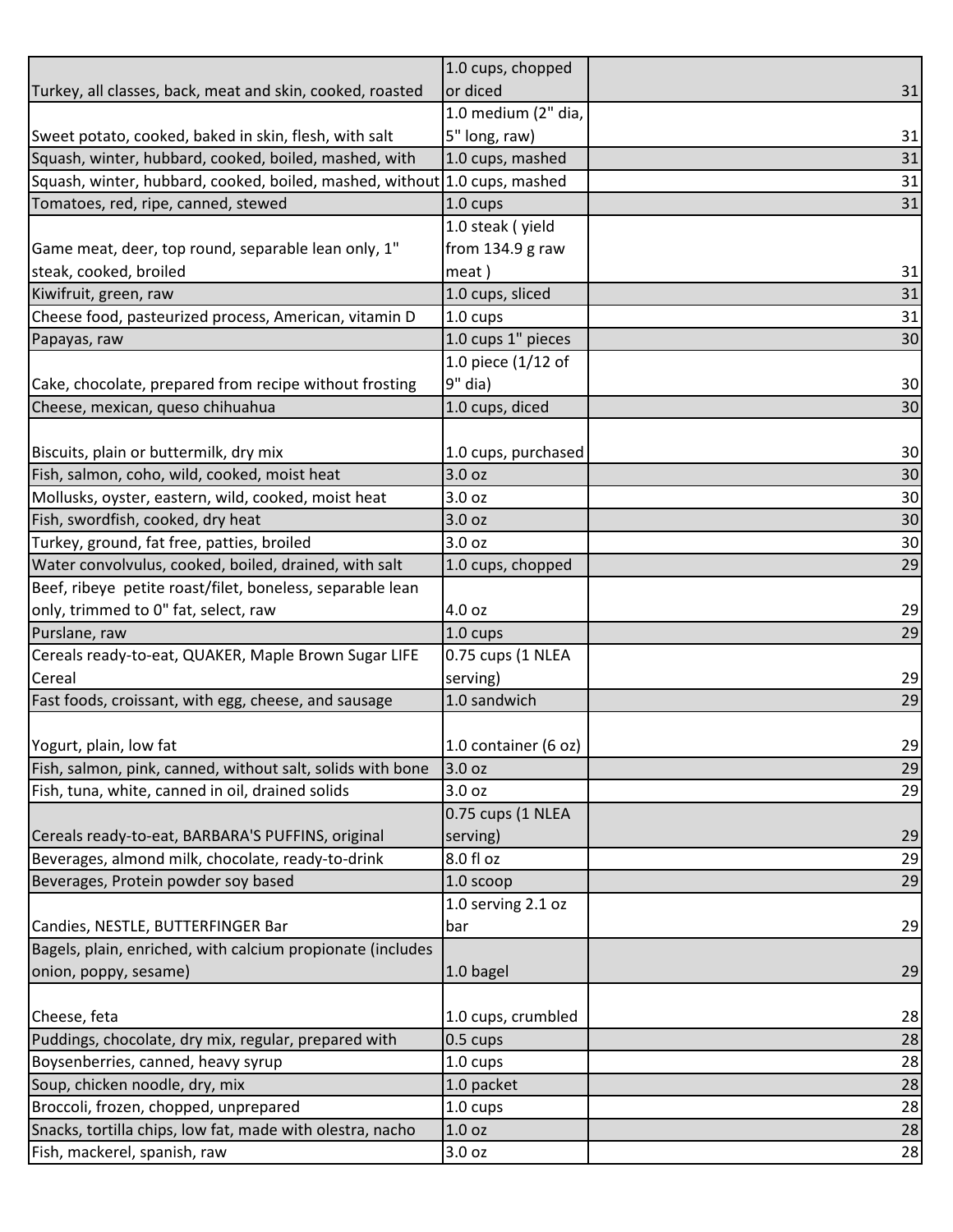| Mollusks, oyster, eastern, farmed, raw                                  | 3.0 oz               | 28     |
|-------------------------------------------------------------------------|----------------------|--------|
| Fish, lingcod, cooked, dry heat                                         | 3.0 oz               | 28     |
| Chicken, broilers or fryers, drumstick, meat and skin,                  | 1.0 cups, chopped    |        |
| cooked, stewed                                                          | or diced             | 28     |
| Fish, flatfish (flounder and sole species), cooked, dry heat            | 1.0 fillet           | 28     |
| Vegetable juice cocktail, canned                                        | 1.0 cups             | 28     |
|                                                                         | 0.33 package (10     |        |
| Collards, frozen, chopped, unprepared                                   | oz)                  | 28     |
| Wheat flour, white, all-purpose, unenriched                             | 1.0 cups             | 28     |
| Apricots, dried, sulfured, stewed, without added sugar                  | 1.0 cups, halves     | 28     |
| Wheat flour, white, all-purpose, enriched, calcium-                     | 1.0 cups             | 28     |
| Snacks, tortilla chips, nacho-flavor, reduced fat                       | 1.0 oz               | 27     |
| Orange juice, chilled, includes from concentrate, with                  | 1.0 cups             | 27     |
| Grapefruit, sections, canned, juice pack, solids and liquids            | $1.0 \text{ cups}$   | 27     |
| Orange juice, chilled, includes from concentrate, with                  |                      |        |
| added calcium and vitamin D                                             | 1.0 cups             | 27     |
| Fish, herring, Pacific, raw                                             | 3.0 oz               | 27     |
| Fish, salmon, pink, canned, drained solids                              | 3.0 oz               | $27\,$ |
| Turkey, whole, breast, meat only, cooked, roasted                       | 3.0 oz               | 27     |
|                                                                         |                      |        |
| Yogurt, fruit, low fat, 11g protein/8 oz                                | 1.0 container (6 oz) | 27     |
| Beef, ribeye cap steak, boneless, separable lean only,                  |                      |        |
| trimmed to 0" fat, choice, raw                                          | 4.0 oz               | 27     |
| Beef, top loin petite roast/filet, boneless, separable lean             |                      |        |
| and fat, trimmed to 1/8" fat, all grades, raw                           | 4.0 oz               | 27     |
| Currants, european black, raw                                           | 1.0 cups             | 27     |
| Tomato juice, canned, without salt added                                | 1.0 cups             | 27     |
| Tomato juice, canned, with salt added                                   | 1.0 cups             | 27     |
| Beet greens, raw                                                        | 1.0 cups             | 27     |
| Fast foods, croissant, with egg, cheese, and ham                        | 1.0 item             | 26     |
| Fish, grouper, mixed species, raw                                       | 3.0 oz               | 26     |
| Nuts, coconut meat, dried (desiccated), toasted                         | 1.0 <sub>oz</sub>    | 26     |
| Pork, fresh, enhanced, loin, tenderloin, separable lean                 | 4.0 oz               | 26     |
| Pork, fresh, loin, tenderloin, separable lean and fat, with             |                      |        |
| added solution, raw                                                     | 4.0 oz               | 26     |
| Beans, snap, green, frozen, cooked, boiled, drained                     | 1.0 cups             | 26     |
| Nuts, coconut meat, dried (desiccated), not sweetened                   | 1.0 <sub>oz</sub>    | 26     |
| Beef, round, top round, steak, separable lean and fat,                  |                      |        |
| trimmed to 1/8" fat, prime, cooked, broiled                             | 3.0 oz               | 26     |
| Fish, wolffish, Atlantic, raw                                           | 3.0 oz               | 26     |
| Turkey from whole, light meat, meat only, with added                    |                      |        |
| solution, cooked, roasted                                               | 3.0 oz               | 26     |
| Beef, shank crosscuts, separable lean only, trimmed to                  |                      |        |
| 1/4" fat, choice, cooked, simmered                                      | 3.0 oz               | 26     |
| Mollusks, octopus, common, raw                                          | 3.0 oz               | 26     |
|                                                                         | 1.0 cups spiral      |        |
| Macaroni, vegetable, enriched, cooked                                   | shaped               | 25     |
| Beverages, Meal supplement drink, canned, peanut flavor                 | $1.0 \text{ cups}$   | 25     |
| Fast foods, english muffin, with egg, cheese, and canadian 1.0 sandwich |                      | 25     |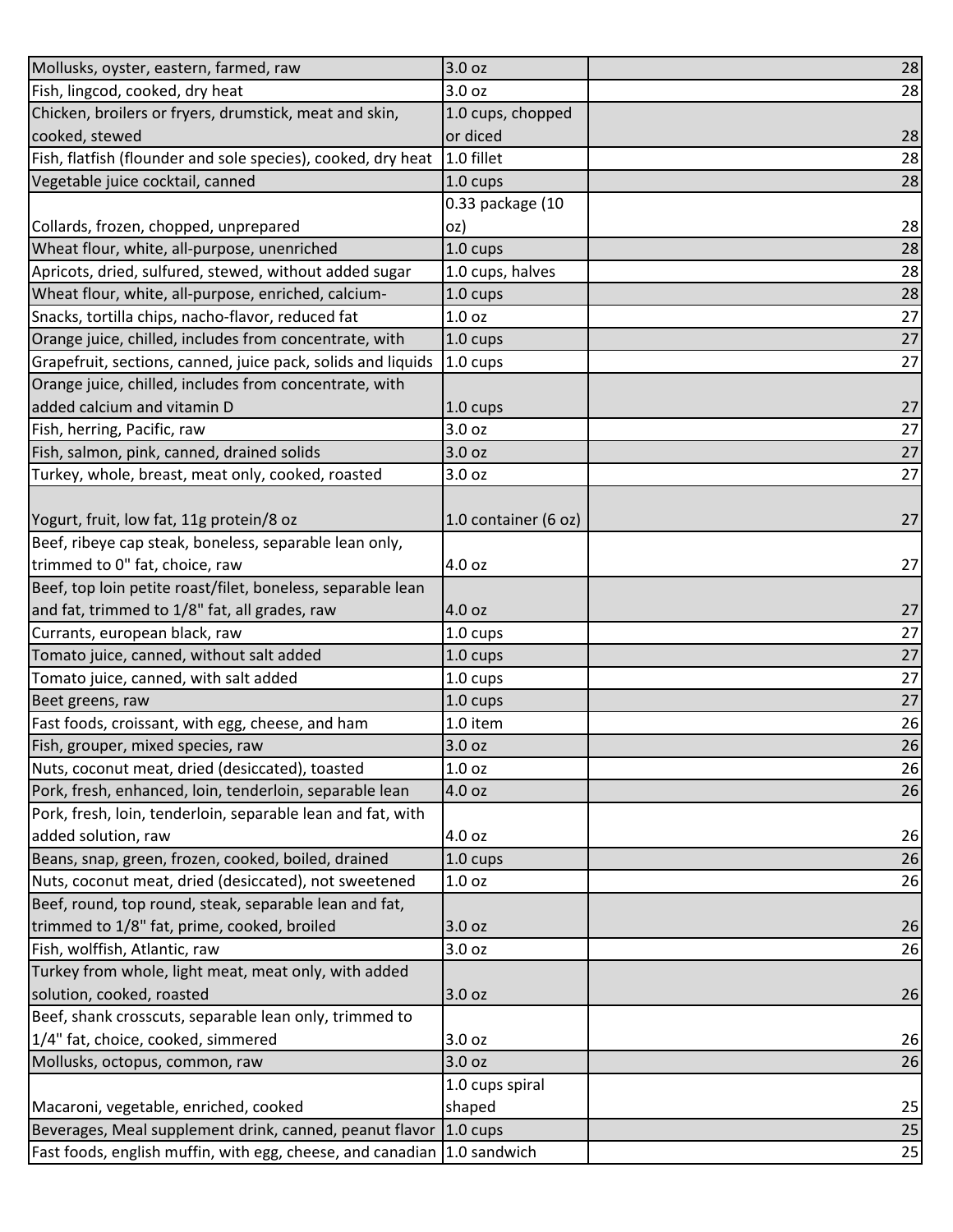| Soup, beef and vegetables, canned, ready-to-serve                 | 1.0 cups             | 25 |
|-------------------------------------------------------------------|----------------------|----|
| Grapefruit juice, white, canned, sweetened                        | 1.0 cups             | 25 |
| Potatoes, baked, skin, without salt                               | 1.0 skin             | 25 |
| Pork, fresh, loin, blade (chops or roasts), boneless,             |                      |    |
| separable lean only, raw                                          | 4.0 oz               | 25 |
| Beef, flank, steak, separable lean and fat, trimmed to 0"         |                      |    |
| fat, all grades, raw                                              | 4.0 oz               | 25 |
| Beef, brisket, flat half, boneless, separable lean and fat,       |                      |    |
| trimmed to 0" fat, choice, raw                                    | 4.0 oz               | 25 |
| Chicken, broilers or fryers, back, meat only, raw                 | 4.0 oz               | 25 |
| Figs, canned, water pack, solids and liquids                      | 1.0 cups             | 25 |
| Cheese, ricotta, whole milk                                       | 0.5 cups             | 25 |
| Snacks, tortilla chips, ranch-flavor                              | 1.0 oz               | 25 |
| Turkey, ground, 93% lean, 7% fat, pan-broiled crumbles            | 3.0 oz               | 25 |
| Beef, loin, top sirloin petite roast, boneless, separable         |                      |    |
| lean only, trimmed to 0" fat, select, cooked, roasted             | 3.0 oz               | 25 |
|                                                                   | 16.0 crackers 1      |    |
| Crackers, wheat, regular                                          | serving              | 24 |
| Corn, sweet, yellow, frozen, kernels cut off cob,                 |                      |    |
| unprepared (Includes foods for USDA's Food Distribution           | 1.0 cups             | 24 |
| Grapefruit, sections, canned, water pack, solids and              | 1.0 cups             | 24 |
| Pork, fresh, shoulder, whole, separable lean and fat,             |                      |    |
| cooked, roasted                                                   | 1.0 cups, diced      | 24 |
| Asparagus, canned, drained solids                                 | 1.0 cups             | 24 |
| Rice, white, medium-grain, cooked, unenriched                     | 1.0 cups             | 24 |
| Snacks, granola bars, soft, uncoated, peanut butter               | 1.0 bar $(1 oz)$     | 24 |
| Fast foods, biscuit, with egg and bacon                           | 1.0 biscuit          | 24 |
| Bread, whole-wheat, commercially prepared                         | 1.0 slice            | 24 |
| Tomatoes, red, ripe, canned, packed in tomato juice               | 1.0 cups             | 24 |
| Carissa, (natal-plum), raw                                        | 1.0 cups slices      | 24 |
| Broccoli, frozen, chopped, cooked, boiled, drained,               | 1.0 cups             | 24 |
| Fish, salmon, chum, cooked, dry heat                              | 3.0 oz               | 24 |
| Game meat, bison, top round, separable lean only, 1"              |                      |    |
| steak, cooked, broiled                                            | 1.0 serving $(3 oz)$ | 24 |
| Oranges, raw, with peel                                           | 1.0 cups             | 24 |
| Pork, fresh, loin, whole, separable lean and fat, cooked,         | 3.0 oz               | 24 |
| Game meat, elk, round, separable lean only, cooked,               |                      |    |
| broiled                                                           | 1.0 serving $(3 oz)$ | 24 |
| Mollusks, oyster, eastern, wild, cooked, dry heat                 | 3.0 oz               | 24 |
|                                                                   | 1.0 unit (yield from |    |
|                                                                   | 1 lb ready-to-cook   |    |
| Chicken, broilers or fryers, light meat, meat only, raw           | chicken)             | 24 |
| Beef, loin, top loin, separable lean and fat, trimmed to          |                      |    |
| 1/8" fat, select, raw                                             | 4.0 oz               | 24 |
| Chicken, dark meat, thigh, meat only, with added solution, 4.0 oz |                      | 24 |
| Pork, fresh, loin, blade (chops or roasts), boneless,             |                      |    |
| separable lean and fat only, raw                                  | 4.0 oz               | 24 |
| Spinach, raw                                                      | 1.0 cups             | 24 |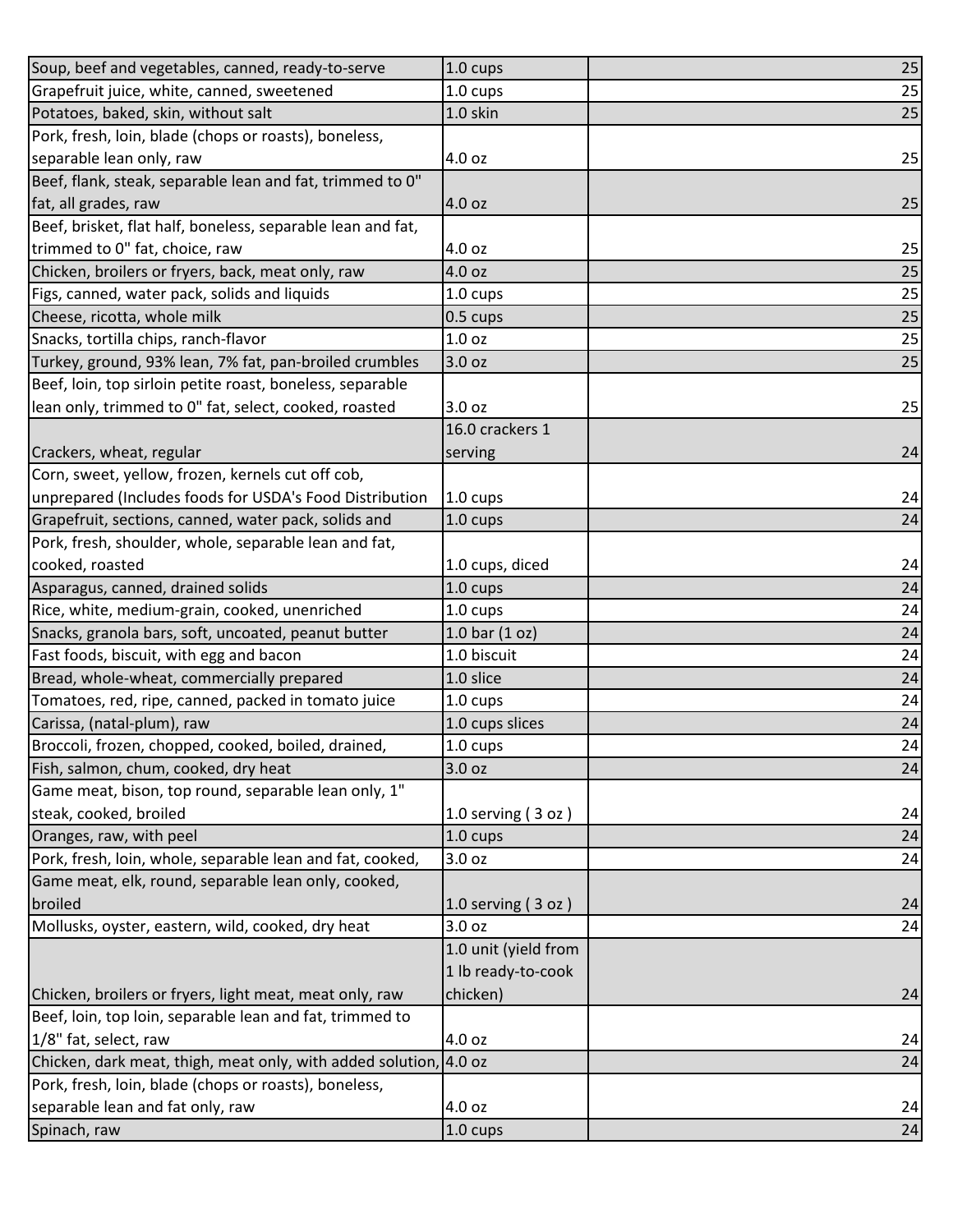| Chocolate-flavored hazelnut spread                           | 1.0 serving 2 TBSP        | 24 |
|--------------------------------------------------------------|---------------------------|----|
| Sweet potato, canned, syrup pack, drained solids             | 1.0 cups                  | 24 |
| Peas, edible-podded, raw                                     | 1.0 cups, chopped         | 24 |
| Tangerines, (mandarin oranges), raw                          | 1.0 cups, sections        | 23 |
| Fish, cod, Pacific, raw (may have been previously frozen)    | 1.0 fillet                | 23 |
| Pokeberry shoots, (poke), cooked, boiled, drained,           | 1.0 cups                  | 23 |
| Potatoes, mashed, dehydrated, prepared from flakes           |                           |    |
| without milk, whole milk and butter added                    | 1.0 cups                  | 23 |
| Game meat, bison, top sirloin, separable lean only, 1"       |                           |    |
| steak, cooked, broiled                                       | $1.0$ serving $(3$ oz $)$ | 23 |
| Lamb, shoulder, arm, separable lean and fat, trimmed to      |                           |    |
| 1/8" fat, cooked, broiled                                    | 3.0 oz                    | 23 |
|                                                              | 3.0 oz grilled            |    |
| Pork, ground, 96% lean / 4% fat, cooked, crumbles            | patties                   | 23 |
| Turkey, whole, dark meat, meat and skin, cooked, roasted     | 3.0 oz                    | 23 |
|                                                              | 1.0 patty (yield          |    |
|                                                              | from 104.1 g raw          |    |
| Game meat, elk, ground, cooked, pan-broiled                  | meat)                     | 23 |
| Frozen novelties, No Sugar Added, FUDGSICLE pops             | 1.0 serving               | 23 |
| MORI-NU, Tofu, silken, firm                                  | 1.0 slice                 | 23 |
| Pork, fresh, leg (ham), whole, separable lean and fat, raw   | 4.0 oz                    | 23 |
| Beef, tenderloin, steak, separable lean and fat, trimmed     |                           |    |
| to 1/8" fat, select, raw                                     | 4.0 oz                    | 23 |
|                                                              |                           |    |
| Cheese, mozzarella, whole milk                               | 1.0 cups, shredded        | 22 |
| Cherries, sweet, canned, water pack, solids and liquids      | 1.0 cups, pitted          | 22 |
|                                                              | 0.5 cups, chopped         |    |
| Turnip greens, frozen, unprepared                            | or diced                  | 22 |
| Lamb, Australian, imported, fresh, leg, center slice, bone-  |                           |    |
| in, separable lean only, trimmed to 1/8" fat, cooked,        | 3.0 oz                    | 22 |
| Beef, top sirloin, steak, separable lean only, trimmed to 0" |                           |    |
| fat, choice, cooked, broiled                                 | 3.0 oz                    | 22 |
|                                                              |                           |    |
| Yogurt, fruit, low fat, 9 g protein/8 oz                     | 1.0 container (6 oz)      | 22 |
| Game meat, bison, chuck, shoulder clod, separable lean       |                           |    |
| only, cooked, braised                                        | 1.0 serving $(3 oz)$      | 22 |
| Pork, fresh, loin, top loin (roasts), boneless, separable    |                           |    |
| lean only, cooked, roasted                                   | 3.0 oz                    | 22 |
| Game meat, bison, ribeye, separable lean only, 1" steak,     |                           |    |
| cooked, broiled                                              | 1.0 serving $(3 oz)$      | 22 |
| Noodles, egg, dry, unenriched                                | 1.0 cups                  | 22 |
| Cheese, American, nonfat or fat free                         | 1.0 serving               | 22 |
| Turnips, frozen, cooked, boiled, drained, without salt       | 1.0 cups                  | 22 |
| Squash, winter, butternut, frozen, cooked, boiled, without   | 1.0 cups, mashed          | 22 |
| Pork, ground, 96% lean / 4% fat, raw                         | 4.0 oz                    | 21 |
| Beef, chuck eye roast, boneless, America's Beef Roast,       |                           |    |
| separable lean and fat, trimmed to 0" fat, all grades, raw   | 4.0 oz                    | 21 |
| Turnip greens, frozen, cooked, boiled, drained, with salt    | $0.5 \text{ cups}$        | 21 |
|                                                              |                           |    |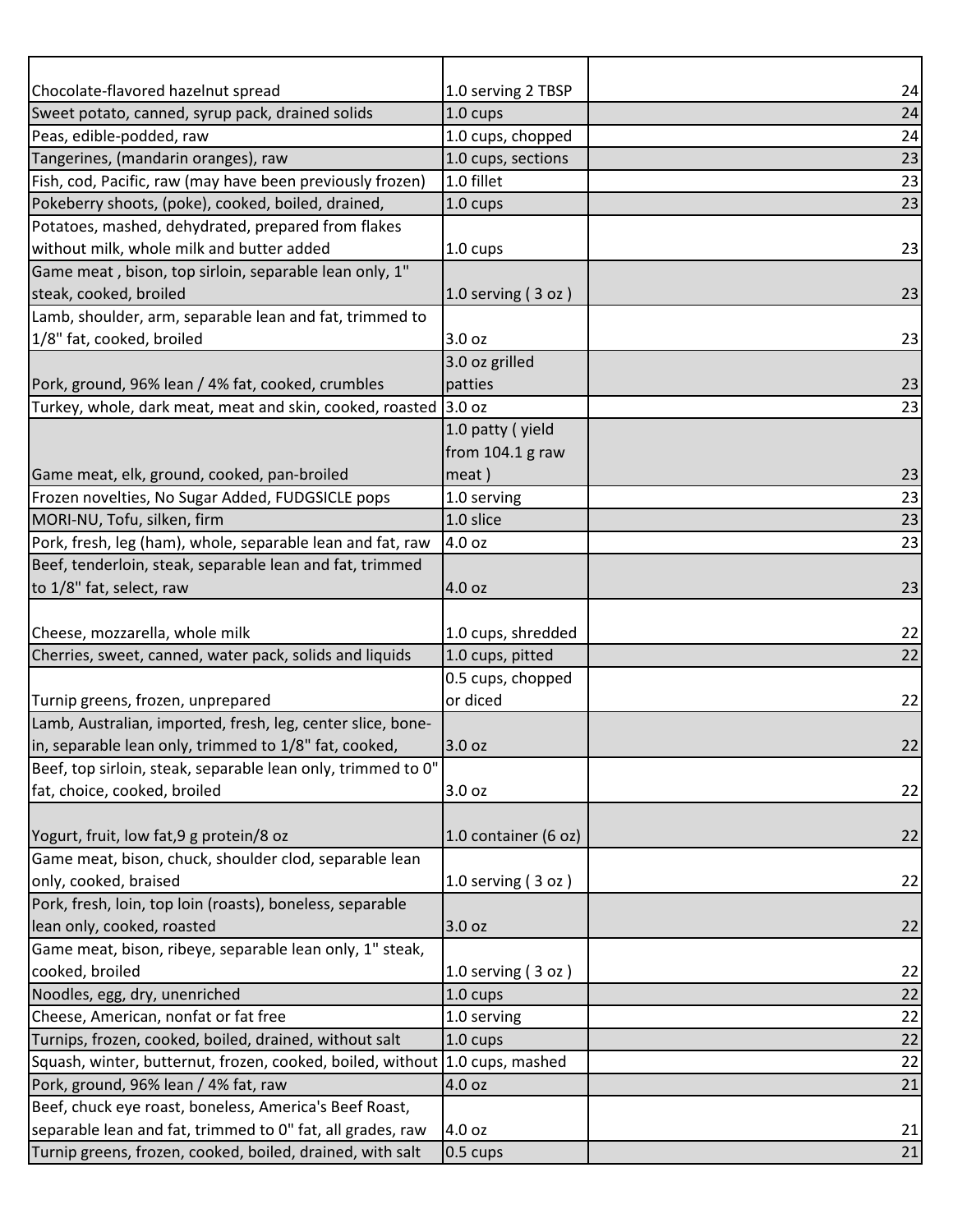| Fish, trout, rainbow, farmed, cooked, dry heat               | 1.0 fillet           | 21 |
|--------------------------------------------------------------|----------------------|----|
| Pork, Leg sirloin tip roast, boneless, separable lean and    | 3.0 oz               | 21 |
| Lamb, Australian, imported, fresh, leg, sirloin chops,       |                      |    |
| boneless, separable lean and fat, trimmed to 1/8" fat,       | 3.0 oz               | 21 |
| Pork, fresh, loin, blade (chops), boneless, separable lean   |                      |    |
| only, boneless, cooked, broiled                              | 3.0 oz               | 21 |
| Chicken, broilers or fryers, meat and skin, cooked, fried,   | 3.0 oz               | 21 |
| Pork, fresh, loin, sirloin (roasts), bone-in, separable lean |                      |    |
| and fat, cooked, roasted                                     | 3.0 oz               | 21 |
| Beef, short loin, porterhouse steak, separable lean only,    |                      |    |
| trimmed to 0" fat, choice, cooked, broiled                   | 3.0 oz               | 21 |
| Lamb, Australian, imported, fresh, leg, shank half,          |                      |    |
| separable lean only, trimmed to 1/8" fat, cooked, roasted    | 3.0 oz               | 21 |
| Beef, round, top round, separable lean and fat, trimmed      |                      |    |
| to 1/8" fat, select, cooked, braised                         | 3.0 oz               | 21 |
| Veal, shank (fore and hind), separable lean and fat,         | 3.0 oz               | 21 |
| Lamb, Australian, imported, fresh, leg, whole (shank and     |                      |    |
| sirloin), separable lean only, trimmed to 1/8" fat, cooked,  | 3.0 oz               | 21 |
|                                                              |                      |    |
| Boysenberries, frozen, unsweetened                           | 1.0 cups, unthawed   | 21 |
| Candies, MARS SNACKFOOD US, M & M's Milk Chocolate           | 1.0 package (1.69    |    |
| Candies                                                      | oz)                  | 21 |
| Fast Foods, biscuit, with egg and sausage                    | 1.0 item             | 21 |
|                                                              | 1.0 cups sections,   |    |
| Grapefruit, raw, white, Florida                              | with juice           | 21 |
|                                                              | 1.0 cups sections,   |    |
| Grapefruit, raw, pink and red, all areas                     | with juice           | 21 |
| Guinea hen, meat only, raw                                   | 3.0 oz               | 20 |
| Lamb, shoulder, blade, separable lean and fat, trimmed to    |                      |    |
| 1/8" fat, choice, cooked, braised                            | 3.0 oz               | 20 |
| Pork, cured, ham, rump, bone-in, separable lean only,        | 3.0 oz               | 20 |
| Beef, chuck, top blade, separable lean only, trimmed to 0"   |                      |    |
| fat, select, cooked, broiled                                 | 3.0 oz               | 20 |
| Lamb, loin, separable lean and fat, trimmed to 1/8" fat,     |                      |    |
| choice, cooked, roasted                                      | 3.0 oz               | 20 |
| Pork, fresh, loin, country-style ribs, separable lean only,  |                      |    |
| bone-in, cooked, broiled                                     | 3.0 oz               | 20 |
| Pork, fresh, shoulder, blade, boston (steaks), separable     |                      |    |
| lean only, cooked, broiled                                   | 3.0 oz               | 20 |
| Lamb, Australian, imported, fresh, composite of trimmed      |                      |    |
| retail cuts, separable lean only, trimmed to 1/8" fat,       | 3.0 oz               | 20 |
|                                                              |                      |    |
| Yogurt, plain, whole milk                                    | 1.0 container (6 oz) | 20 |
| Lamb, Australian, imported, fresh, rib chop, frenched,       |                      |    |
| bone-in, separable lean and fat, trimmed to 1/8" fat,        | 3.0 oz               | 20 |
| Lamb, rib, separable lean and fat, trimmed to 1/8" fat,      |                      |    |
| choice, cooked, broiled                                      | 3.0 oz               | 20 |
| Pork, fresh, shoulder, (Boston butt), blade (steaks),        |                      |    |
| separable lean and fat, with added solution, raw             | 4.0 oz               | 20 |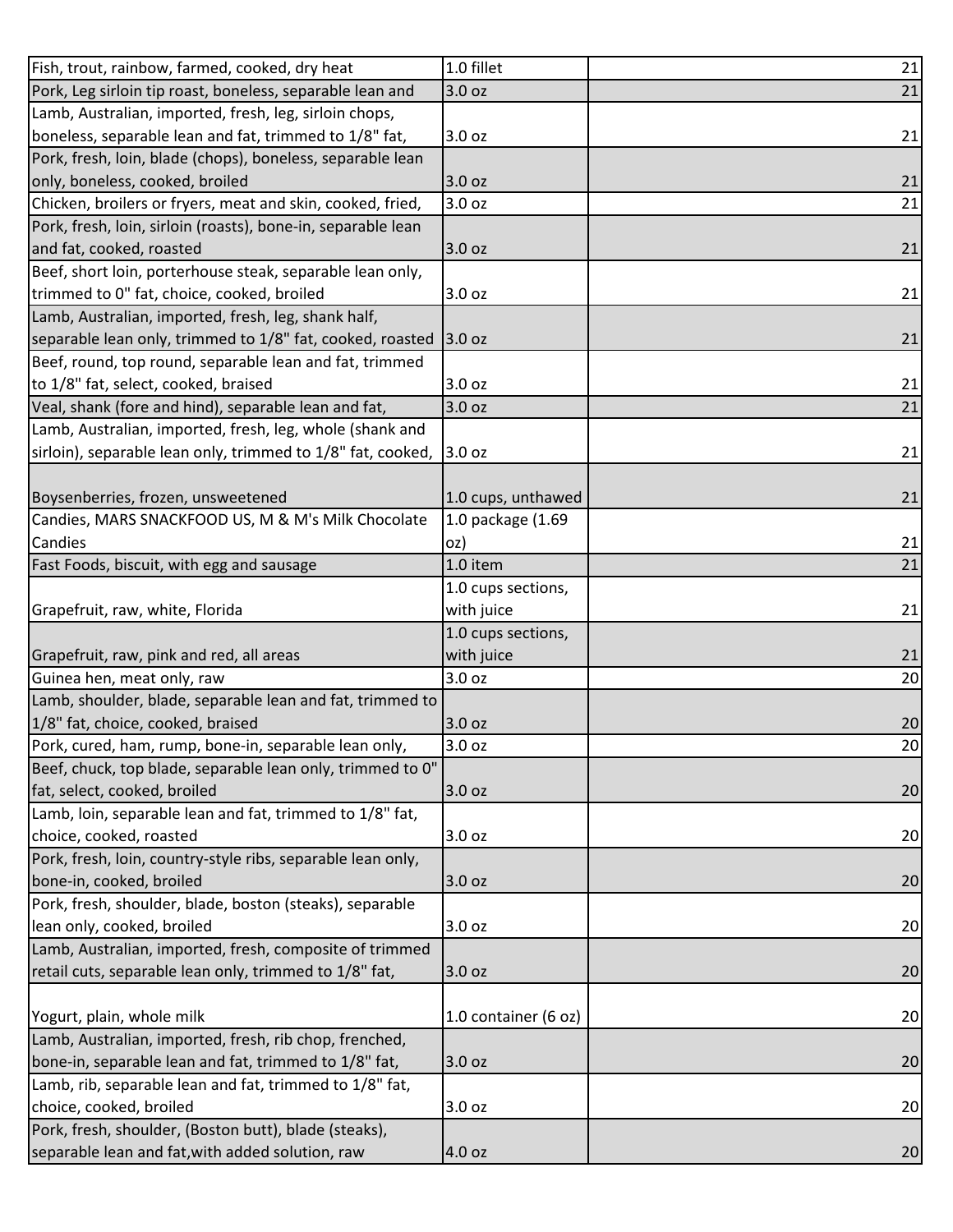| Brussels sprouts, raw                                          | 1.0 cups             | 20 |
|----------------------------------------------------------------|----------------------|----|
|                                                                | 1.0 cups (1 NLEA     |    |
| Cereals ready-to-eat, QUAKER, QUAKER Puffed Wheat              | serving)             | 20 |
| Snacks, potato chips, fat free, salted                         | 1.0 oz               | 20 |
|                                                                | 1.0 unit (yield from |    |
| Chicken, broilers or fryers, dark meat, meat and skin,         | 1 lb ready-to-cook   |    |
| cooked, stewed                                                 | chicken)             | 20 |
| Snacks, potato chips, fat-free, made with olestra              | 1.0 <sub>oz</sub>    | 20 |
| Beef, loin, bottom sirloin butt, tri-tip roast, separable lean |                      |    |
| only, trimmed to 0" fat, all grades, cooked, roasted           | 3.0 oz               | 20 |
| Pork, fresh, loin, blade (roasts), boneless, separable lean    |                      |    |
| and fat, cooked, roasted                                       | 3.0 oz               | 20 |
| Turkey, all classes, leg, meat and skin, cooked, roasted       | 3.0 oz               | 20 |
| Lamb, shoulder, blade, separable lean and fat, trimmed to      |                      |    |
| 1/8" fat, choice, cooked, roasted                              | 3.0 oz               | 20 |
| Lamb, Australian, imported, fresh, shoulder, arm,              |                      |    |
| separable lean and fat, trimmed to 1/8" fat, cooked,           | 3.0 oz               | 20 |
| Chicken, broilers or fryers, leg, meat and skin, cooked,       | 3.0 oz               | 20 |
| Beef, chuck, short ribs, boneless, separable lean only,        |                      |    |
| trimmed to 0" fat, choice, cooked, braised                     | 3.0 oz               | 20 |
| Lime juice, raw                                                | 1.0 cups             | 19 |
|                                                                | 1.0 patty (yield     |    |
|                                                                | from 112.7 g raw     |    |
| Game meat, bison, ground, cooked, pan-broiled                  | meat)                | 19 |
| Blueberries, wild, canned, heavy syrup, drained                | 1.0 cups             | 19 |
| Litchis, raw                                                   | 1.0 cups             | 19 |
| Cress, garden, raw                                             | 1.0 cups             | 19 |
| Rice, white, long-grain, regular, cooked, unenriched, with     | $1.0 \text{ cups}$   | 19 |
| Beef, tenderloin, steak, separable lean and fat, trimmed       |                      |    |
| to 1/8" fat, all grades, cooked, broiled                       | 3.0 oz               | 19 |
| Pork, fresh, loin, center rib (roasts), bone-in, separable     |                      |    |
| lean only, cooked, roasted                                     | 3.0 oz               | 19 |
| Veal, breast, whole, boneless, separable lean only,            | 3.0 oz               | 19 |
| Lamb, Australian, imported, fresh, foreshank, separable        |                      |    |
| lean only, trimmed to 1/8" fat, cooked, braised                | 3.0 oz               | 19 |
| Squab, (pigeon), meat and skin, raw                            | 3.0 oz               | 19 |
| Cabbage, chinese (pak-choi), cooked, boiled, drained,          |                      |    |
| without salt                                                   | 1.0 cups, shredded   | 19 |
| Cabbage, chinese (pak-choi), cooked, boiled, drained, with     |                      |    |
| salt                                                           | 1.0 cups, shredded   | 19 |
| Pork, fresh, loin, country-style ribs, separable lean and fat, |                      |    |
| bone-in, cooked, broiled                                       | 3.0 oz               | 19 |
| Beef, top sirloin, steak, separable lean and fat, trimmed to   |                      |    |
| 1/8" fat, choice, cooked, broiled                              | 3.0 oz               | 19 |
| Pork, cured, ham, rump, bone-in, separable lean and fat,       | 3.0 oz               | 19 |
| Beef, ground, 90% lean meat / 10% fat, patty, cooked,          | 3.0 oz               | 19 |
| Pork, cured, ham, shank, bone-in, separable lean only,         | 3.0 oz               | 19 |
| Beef, brisket, flat half, separable lean and fat, trimmed to   |                      |    |
| 0" fat, select, cooked, braised                                | 3.0 oz               | 19 |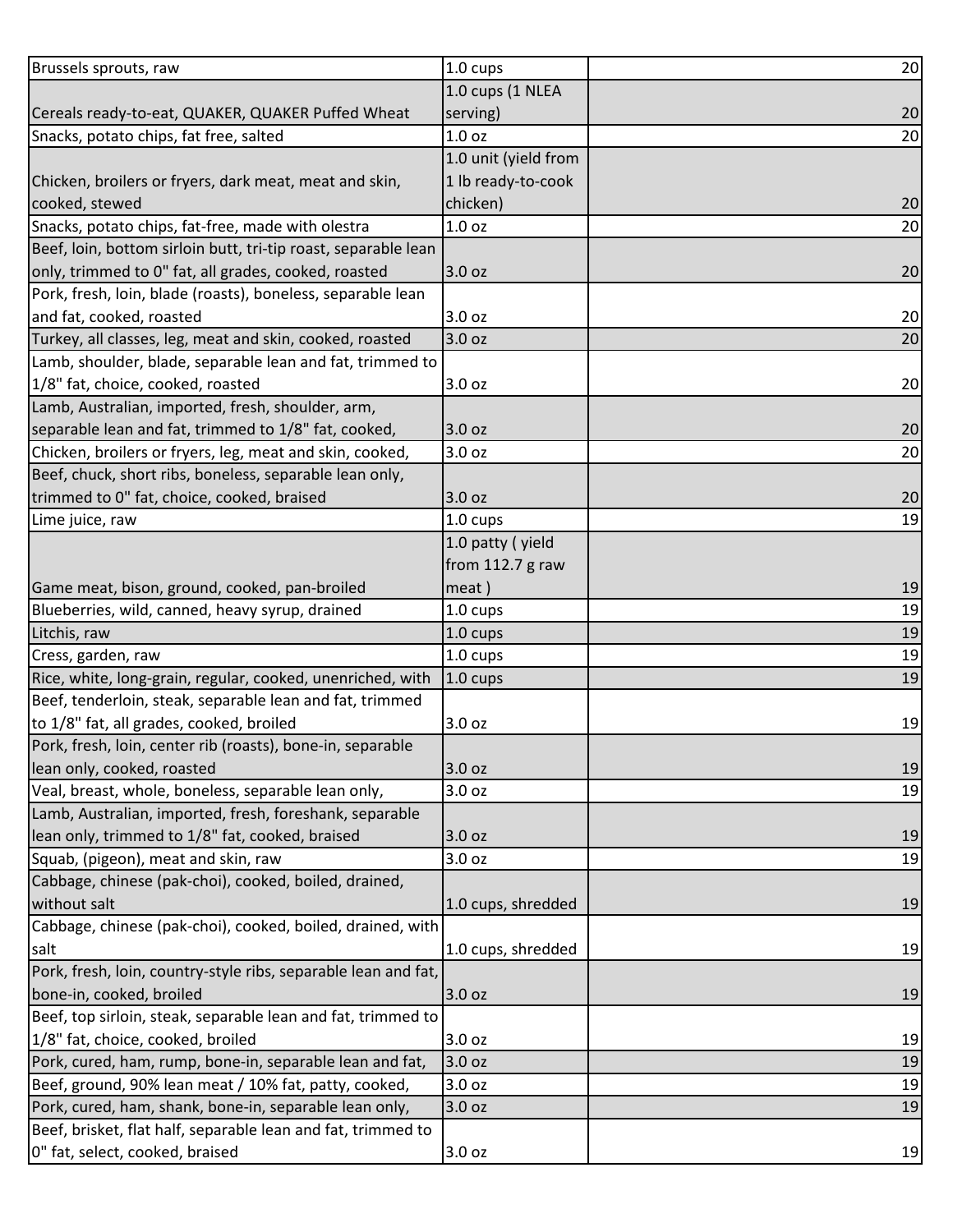| 1.0 oz<br>18<br>1.0 <sub>oz</sub><br>18<br>18<br>1.0 cups, halves<br>1.0 cups, diced<br>18<br>1.0 cups sections,<br>without<br>membranes<br>18<br>1.0 cups<br>1.0 cups<br>1.0 cups<br>neck, cooked, fried, batter<br>3.0 oz<br>3.0 oz<br>Turkey, retail parts, thigh, meat and skin, cooked, roasted<br>Fish, haddock, raw<br>3.0 oz<br>Lamb, Australian, imported, fresh, shoulder, blade,<br>separable lean only, trimmed to 1/8" fat, cooked, broiled<br>3.0 oz<br>Lamb, Australian, imported, fresh, foreshank, separable<br>lean and fat, trimmed to 1/8" fat, cooked, braised<br>3.0 oz<br>17<br>Pomegranate juice, bottled<br>1.0 cups<br>1.0 serving 2.13 oz<br>Candies, MARS SNACKFOOD US, 3 MUSKETEERS Bar<br>bar<br>1.0 fillet<br>Fish, trout, mixed species, cooked, dry heat<br>Leeks, (bulb and lower leaf-portion), cooked, boiled,<br>drained, without salt<br>1.0 leek<br>Mung beans, mature seeds, sprouted, cooked, boiled,<br>drained, without salt<br>1.0 cups<br>Potatoes, flesh and skin, raw<br>0.5 cups, diced<br>17<br>Beverages, V8 V-FUSION Juices, Peach Mango<br>1.0 serving 8 oz<br>CAMPBELL'S CHUNKY, Classic Chicken Noodle Soup<br>17<br>1.0 cups<br>Milk, dry, nonfat, calcium reduced<br>1.0 oz<br>Lamb, New Zealand, imported, frozen, loin, separable lean<br>and fat, trimmed to 1/8" fat, cooked, broiled<br>3.0 <sub>oz</sub><br>17<br>Pork, cured, ham, shank, bone-in, separable lean and fat,<br>$17\,$<br>3.0 oz<br>Beef, rib, small end (ribs 10-12), separable lean and fat,<br>trimmed to 1/8" fat, choice, cooked, roasted<br>3.0 oz<br>Lamb, rib, separable lean and fat, trimmed to 1/8" fat,<br>choice, cooked, roasted<br>3.0 <sub>oz</sub><br>Pork, fresh, shoulder, (Boston butt), blade (steaks),<br>separable lean and fat, with added solution, cooked,<br>3.0 oz<br>Beef, round, top round, steak, separable lean and fat, | Cheese, ricotta, part skim milk                            | 0.5 cups | 19 |
|---------------------------------------------------------------------------------------------------------------------------------------------------------------------------------------------------------------------------------------------------------------------------------------------------------------------------------------------------------------------------------------------------------------------------------------------------------------------------------------------------------------------------------------------------------------------------------------------------------------------------------------------------------------------------------------------------------------------------------------------------------------------------------------------------------------------------------------------------------------------------------------------------------------------------------------------------------------------------------------------------------------------------------------------------------------------------------------------------------------------------------------------------------------------------------------------------------------------------------------------------------------------------------------------------------------------------------------------------------------------------------------------------------------------------------------------------------------------------------------------------------------------------------------------------------------------------------------------------------------------------------------------------------------------------------------------------------------------------------------------------------------------------------------------------------------------------------------------------------------------------------------|------------------------------------------------------------|----------|----|
|                                                                                                                                                                                                                                                                                                                                                                                                                                                                                                                                                                                                                                                                                                                                                                                                                                                                                                                                                                                                                                                                                                                                                                                                                                                                                                                                                                                                                                                                                                                                                                                                                                                                                                                                                                                                                                                                                       | Bread, protein (includes gluten)                           |          |    |
|                                                                                                                                                                                                                                                                                                                                                                                                                                                                                                                                                                                                                                                                                                                                                                                                                                                                                                                                                                                                                                                                                                                                                                                                                                                                                                                                                                                                                                                                                                                                                                                                                                                                                                                                                                                                                                                                                       | Snacks, potato sticks                                      |          |    |
|                                                                                                                                                                                                                                                                                                                                                                                                                                                                                                                                                                                                                                                                                                                                                                                                                                                                                                                                                                                                                                                                                                                                                                                                                                                                                                                                                                                                                                                                                                                                                                                                                                                                                                                                                                                                                                                                                       | Apricots, canned, heavy syrup pack, with skin, solids and  |          |    |
|                                                                                                                                                                                                                                                                                                                                                                                                                                                                                                                                                                                                                                                                                                                                                                                                                                                                                                                                                                                                                                                                                                                                                                                                                                                                                                                                                                                                                                                                                                                                                                                                                                                                                                                                                                                                                                                                                       | Celery, cooked, boiled, drained, without salt              |          |    |
|                                                                                                                                                                                                                                                                                                                                                                                                                                                                                                                                                                                                                                                                                                                                                                                                                                                                                                                                                                                                                                                                                                                                                                                                                                                                                                                                                                                                                                                                                                                                                                                                                                                                                                                                                                                                                                                                                       |                                                            |          |    |
|                                                                                                                                                                                                                                                                                                                                                                                                                                                                                                                                                                                                                                                                                                                                                                                                                                                                                                                                                                                                                                                                                                                                                                                                                                                                                                                                                                                                                                                                                                                                                                                                                                                                                                                                                                                                                                                                                       |                                                            |          |    |
|                                                                                                                                                                                                                                                                                                                                                                                                                                                                                                                                                                                                                                                                                                                                                                                                                                                                                                                                                                                                                                                                                                                                                                                                                                                                                                                                                                                                                                                                                                                                                                                                                                                                                                                                                                                                                                                                                       | Oranges, raw, California, valencias                        |          |    |
| 18<br>18<br>18<br>18<br>18<br>18<br>18<br>17<br>17<br>17<br>17<br>17<br>17<br>17<br>17<br>17                                                                                                                                                                                                                                                                                                                                                                                                                                                                                                                                                                                                                                                                                                                                                                                                                                                                                                                                                                                                                                                                                                                                                                                                                                                                                                                                                                                                                                                                                                                                                                                                                                                                                                                                                                                          | Asparagus, frozen, cooked, boiled, drained, without salt   |          | 18 |
|                                                                                                                                                                                                                                                                                                                                                                                                                                                                                                                                                                                                                                                                                                                                                                                                                                                                                                                                                                                                                                                                                                                                                                                                                                                                                                                                                                                                                                                                                                                                                                                                                                                                                                                                                                                                                                                                                       | Cereals, corn grits, white, regular and quick, enriched,   |          |    |
|                                                                                                                                                                                                                                                                                                                                                                                                                                                                                                                                                                                                                                                                                                                                                                                                                                                                                                                                                                                                                                                                                                                                                                                                                                                                                                                                                                                                                                                                                                                                                                                                                                                                                                                                                                                                                                                                                       | cooked with water, without salt                            |          |    |
|                                                                                                                                                                                                                                                                                                                                                                                                                                                                                                                                                                                                                                                                                                                                                                                                                                                                                                                                                                                                                                                                                                                                                                                                                                                                                                                                                                                                                                                                                                                                                                                                                                                                                                                                                                                                                                                                                       | Cereals, corn grits, white, regular and quick, enriched,   |          |    |
|                                                                                                                                                                                                                                                                                                                                                                                                                                                                                                                                                                                                                                                                                                                                                                                                                                                                                                                                                                                                                                                                                                                                                                                                                                                                                                                                                                                                                                                                                                                                                                                                                                                                                                                                                                                                                                                                                       | cooked with water, with salt                               |          |    |
|                                                                                                                                                                                                                                                                                                                                                                                                                                                                                                                                                                                                                                                                                                                                                                                                                                                                                                                                                                                                                                                                                                                                                                                                                                                                                                                                                                                                                                                                                                                                                                                                                                                                                                                                                                                                                                                                                       | Chicken, broilers or fryers, meat and skin and giblets and |          |    |
|                                                                                                                                                                                                                                                                                                                                                                                                                                                                                                                                                                                                                                                                                                                                                                                                                                                                                                                                                                                                                                                                                                                                                                                                                                                                                                                                                                                                                                                                                                                                                                                                                                                                                                                                                                                                                                                                                       |                                                            |          |    |
|                                                                                                                                                                                                                                                                                                                                                                                                                                                                                                                                                                                                                                                                                                                                                                                                                                                                                                                                                                                                                                                                                                                                                                                                                                                                                                                                                                                                                                                                                                                                                                                                                                                                                                                                                                                                                                                                                       |                                                            |          |    |
|                                                                                                                                                                                                                                                                                                                                                                                                                                                                                                                                                                                                                                                                                                                                                                                                                                                                                                                                                                                                                                                                                                                                                                                                                                                                                                                                                                                                                                                                                                                                                                                                                                                                                                                                                                                                                                                                                       |                                                            |          |    |
|                                                                                                                                                                                                                                                                                                                                                                                                                                                                                                                                                                                                                                                                                                                                                                                                                                                                                                                                                                                                                                                                                                                                                                                                                                                                                                                                                                                                                                                                                                                                                                                                                                                                                                                                                                                                                                                                                       |                                                            |          |    |
|                                                                                                                                                                                                                                                                                                                                                                                                                                                                                                                                                                                                                                                                                                                                                                                                                                                                                                                                                                                                                                                                                                                                                                                                                                                                                                                                                                                                                                                                                                                                                                                                                                                                                                                                                                                                                                                                                       |                                                            |          |    |
|                                                                                                                                                                                                                                                                                                                                                                                                                                                                                                                                                                                                                                                                                                                                                                                                                                                                                                                                                                                                                                                                                                                                                                                                                                                                                                                                                                                                                                                                                                                                                                                                                                                                                                                                                                                                                                                                                       |                                                            |          |    |
|                                                                                                                                                                                                                                                                                                                                                                                                                                                                                                                                                                                                                                                                                                                                                                                                                                                                                                                                                                                                                                                                                                                                                                                                                                                                                                                                                                                                                                                                                                                                                                                                                                                                                                                                                                                                                                                                                       |                                                            |          |    |
|                                                                                                                                                                                                                                                                                                                                                                                                                                                                                                                                                                                                                                                                                                                                                                                                                                                                                                                                                                                                                                                                                                                                                                                                                                                                                                                                                                                                                                                                                                                                                                                                                                                                                                                                                                                                                                                                                       |                                                            |          |    |
|                                                                                                                                                                                                                                                                                                                                                                                                                                                                                                                                                                                                                                                                                                                                                                                                                                                                                                                                                                                                                                                                                                                                                                                                                                                                                                                                                                                                                                                                                                                                                                                                                                                                                                                                                                                                                                                                                       |                                                            |          |    |
|                                                                                                                                                                                                                                                                                                                                                                                                                                                                                                                                                                                                                                                                                                                                                                                                                                                                                                                                                                                                                                                                                                                                                                                                                                                                                                                                                                                                                                                                                                                                                                                                                                                                                                                                                                                                                                                                                       |                                                            |          |    |
|                                                                                                                                                                                                                                                                                                                                                                                                                                                                                                                                                                                                                                                                                                                                                                                                                                                                                                                                                                                                                                                                                                                                                                                                                                                                                                                                                                                                                                                                                                                                                                                                                                                                                                                                                                                                                                                                                       |                                                            |          |    |
|                                                                                                                                                                                                                                                                                                                                                                                                                                                                                                                                                                                                                                                                                                                                                                                                                                                                                                                                                                                                                                                                                                                                                                                                                                                                                                                                                                                                                                                                                                                                                                                                                                                                                                                                                                                                                                                                                       |                                                            |          |    |
|                                                                                                                                                                                                                                                                                                                                                                                                                                                                                                                                                                                                                                                                                                                                                                                                                                                                                                                                                                                                                                                                                                                                                                                                                                                                                                                                                                                                                                                                                                                                                                                                                                                                                                                                                                                                                                                                                       |                                                            |          |    |
|                                                                                                                                                                                                                                                                                                                                                                                                                                                                                                                                                                                                                                                                                                                                                                                                                                                                                                                                                                                                                                                                                                                                                                                                                                                                                                                                                                                                                                                                                                                                                                                                                                                                                                                                                                                                                                                                                       |                                                            |          |    |
|                                                                                                                                                                                                                                                                                                                                                                                                                                                                                                                                                                                                                                                                                                                                                                                                                                                                                                                                                                                                                                                                                                                                                                                                                                                                                                                                                                                                                                                                                                                                                                                                                                                                                                                                                                                                                                                                                       |                                                            |          |    |
|                                                                                                                                                                                                                                                                                                                                                                                                                                                                                                                                                                                                                                                                                                                                                                                                                                                                                                                                                                                                                                                                                                                                                                                                                                                                                                                                                                                                                                                                                                                                                                                                                                                                                                                                                                                                                                                                                       |                                                            |          |    |
|                                                                                                                                                                                                                                                                                                                                                                                                                                                                                                                                                                                                                                                                                                                                                                                                                                                                                                                                                                                                                                                                                                                                                                                                                                                                                                                                                                                                                                                                                                                                                                                                                                                                                                                                                                                                                                                                                       |                                                            |          |    |
|                                                                                                                                                                                                                                                                                                                                                                                                                                                                                                                                                                                                                                                                                                                                                                                                                                                                                                                                                                                                                                                                                                                                                                                                                                                                                                                                                                                                                                                                                                                                                                                                                                                                                                                                                                                                                                                                                       |                                                            |          |    |
|                                                                                                                                                                                                                                                                                                                                                                                                                                                                                                                                                                                                                                                                                                                                                                                                                                                                                                                                                                                                                                                                                                                                                                                                                                                                                                                                                                                                                                                                                                                                                                                                                                                                                                                                                                                                                                                                                       |                                                            |          |    |
|                                                                                                                                                                                                                                                                                                                                                                                                                                                                                                                                                                                                                                                                                                                                                                                                                                                                                                                                                                                                                                                                                                                                                                                                                                                                                                                                                                                                                                                                                                                                                                                                                                                                                                                                                                                                                                                                                       |                                                            |          |    |
|                                                                                                                                                                                                                                                                                                                                                                                                                                                                                                                                                                                                                                                                                                                                                                                                                                                                                                                                                                                                                                                                                                                                                                                                                                                                                                                                                                                                                                                                                                                                                                                                                                                                                                                                                                                                                                                                                       |                                                            |          |    |
|                                                                                                                                                                                                                                                                                                                                                                                                                                                                                                                                                                                                                                                                                                                                                                                                                                                                                                                                                                                                                                                                                                                                                                                                                                                                                                                                                                                                                                                                                                                                                                                                                                                                                                                                                                                                                                                                                       |                                                            |          |    |
|                                                                                                                                                                                                                                                                                                                                                                                                                                                                                                                                                                                                                                                                                                                                                                                                                                                                                                                                                                                                                                                                                                                                                                                                                                                                                                                                                                                                                                                                                                                                                                                                                                                                                                                                                                                                                                                                                       |                                                            |          |    |
|                                                                                                                                                                                                                                                                                                                                                                                                                                                                                                                                                                                                                                                                                                                                                                                                                                                                                                                                                                                                                                                                                                                                                                                                                                                                                                                                                                                                                                                                                                                                                                                                                                                                                                                                                                                                                                                                                       |                                                            |          |    |
|                                                                                                                                                                                                                                                                                                                                                                                                                                                                                                                                                                                                                                                                                                                                                                                                                                                                                                                                                                                                                                                                                                                                                                                                                                                                                                                                                                                                                                                                                                                                                                                                                                                                                                                                                                                                                                                                                       |                                                            |          |    |
|                                                                                                                                                                                                                                                                                                                                                                                                                                                                                                                                                                                                                                                                                                                                                                                                                                                                                                                                                                                                                                                                                                                                                                                                                                                                                                                                                                                                                                                                                                                                                                                                                                                                                                                                                                                                                                                                                       |                                                            |          |    |
|                                                                                                                                                                                                                                                                                                                                                                                                                                                                                                                                                                                                                                                                                                                                                                                                                                                                                                                                                                                                                                                                                                                                                                                                                                                                                                                                                                                                                                                                                                                                                                                                                                                                                                                                                                                                                                                                                       |                                                            |          |    |
|                                                                                                                                                                                                                                                                                                                                                                                                                                                                                                                                                                                                                                                                                                                                                                                                                                                                                                                                                                                                                                                                                                                                                                                                                                                                                                                                                                                                                                                                                                                                                                                                                                                                                                                                                                                                                                                                                       |                                                            |          |    |
|                                                                                                                                                                                                                                                                                                                                                                                                                                                                                                                                                                                                                                                                                                                                                                                                                                                                                                                                                                                                                                                                                                                                                                                                                                                                                                                                                                                                                                                                                                                                                                                                                                                                                                                                                                                                                                                                                       |                                                            |          |    |
|                                                                                                                                                                                                                                                                                                                                                                                                                                                                                                                                                                                                                                                                                                                                                                                                                                                                                                                                                                                                                                                                                                                                                                                                                                                                                                                                                                                                                                                                                                                                                                                                                                                                                                                                                                                                                                                                                       | trimmed to 1/8" fat, choice, cooked, broiled               | 3.0 oz   | 17 |
|                                                                                                                                                                                                                                                                                                                                                                                                                                                                                                                                                                                                                                                                                                                                                                                                                                                                                                                                                                                                                                                                                                                                                                                                                                                                                                                                                                                                                                                                                                                                                                                                                                                                                                                                                                                                                                                                                       | Lamb, New Zealand, imported, frozen, leg, whole (shank     |          |    |
| 17<br>3.0 oz                                                                                                                                                                                                                                                                                                                                                                                                                                                                                                                                                                                                                                                                                                                                                                                                                                                                                                                                                                                                                                                                                                                                                                                                                                                                                                                                                                                                                                                                                                                                                                                                                                                                                                                                                                                                                                                                          | and sirloin), separable lean and fat, trimmed to 1/8" fat, |          |    |
|                                                                                                                                                                                                                                                                                                                                                                                                                                                                                                                                                                                                                                                                                                                                                                                                                                                                                                                                                                                                                                                                                                                                                                                                                                                                                                                                                                                                                                                                                                                                                                                                                                                                                                                                                                                                                                                                                       | Veal, breast, whole, boneless, separable lean and fat,     |          |    |
| 3.0 oz<br>17                                                                                                                                                                                                                                                                                                                                                                                                                                                                                                                                                                                                                                                                                                                                                                                                                                                                                                                                                                                                                                                                                                                                                                                                                                                                                                                                                                                                                                                                                                                                                                                                                                                                                                                                                                                                                                                                          | cooked, braised                                            |          |    |
| 17<br>1.0 serving 4 oz                                                                                                                                                                                                                                                                                                                                                                                                                                                                                                                                                                                                                                                                                                                                                                                                                                                                                                                                                                                                                                                                                                                                                                                                                                                                                                                                                                                                                                                                                                                                                                                                                                                                                                                                                                                                                                                                | Puddings, chocolate, ready-to-eat, fat free                |          |    |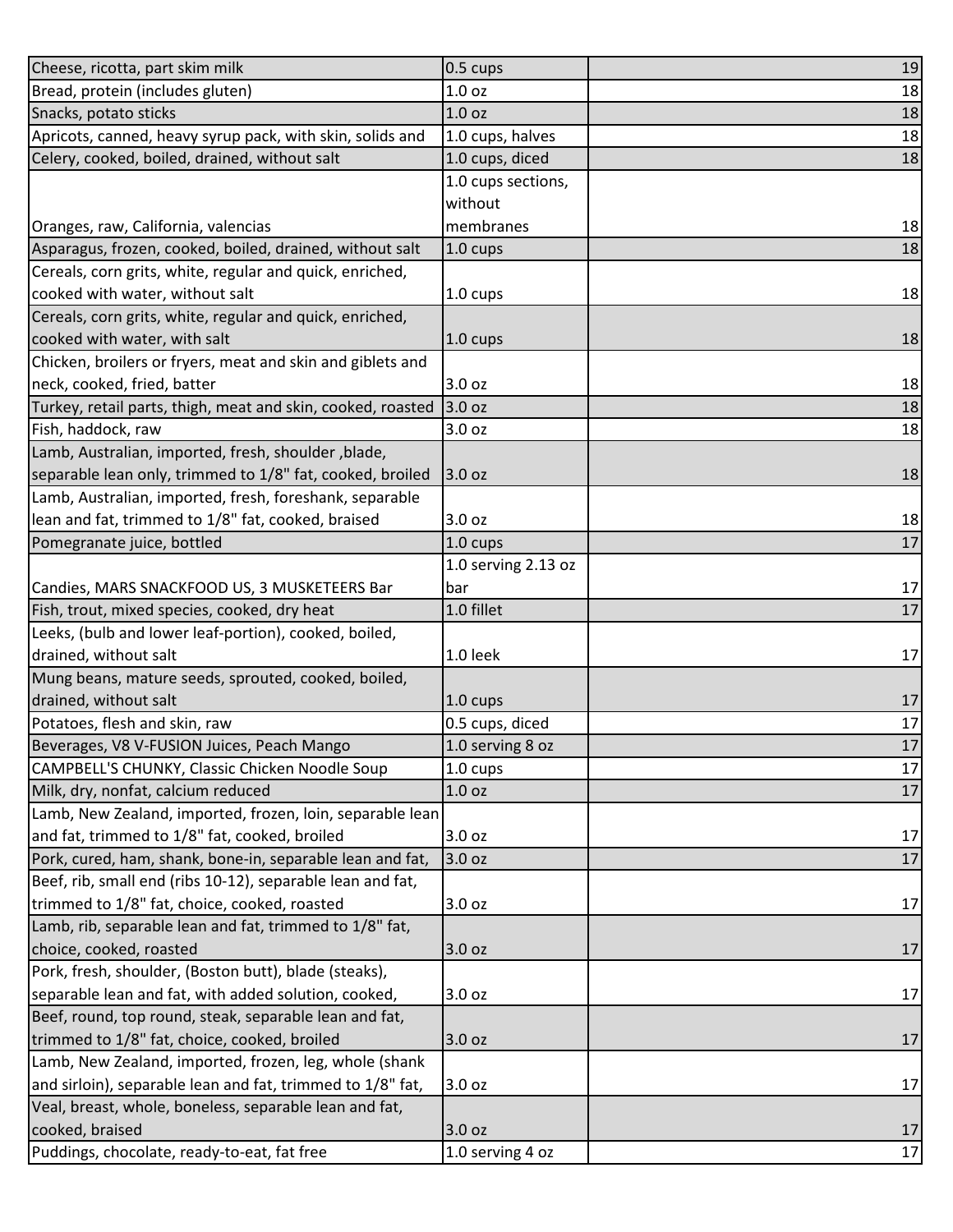| Soup, tomato, canned, condensed, reduced sodium            | 1.0 serving 1/2 cups | 17 |
|------------------------------------------------------------|----------------------|----|
| Cookies, chocolate sandwich, with creme filling, regular   | 3.0 cookie           | 17 |
| Beverages, almond milk, sweetened, vanilla flavor, ready-  | 8.0 fl oz            | 17 |
| Onions, frozen, whole, cooked, boiled, drained, without    | 1.0 cups             | 17 |
| Nabisco, Nabisco Grahams Crackers                          | 1.0 serving          | 17 |
| Corn, sweet, yellow, canned, drained solids, rinsed with   | 1.0 cups drained,    |    |
| tap water                                                  | rinsed               | 16 |
| Mangos, raw                                                | 1.0 cups pieces      | 16 |
|                                                            | 0.75 cups (1 NLEA    |    |
| Cereals ready-to-eat, QUAKER, QUAKER CRUNCHY BRAN          | serving)             | 16 |
| Nuts, chestnuts, chinese, boiled and steamed               | 1.0 <sub>oz</sub>    | 16 |
| Snacks, potato chips, barbecue-flavor                      | 1.0 oz               | 16 |
| Game meat, deer, loin, separable lean only, 1" steak,      |                      |    |
| cooked, broiled                                            | 1.0 steak            | 16 |
| Chicken, stewing, meat and skin, and giblets and neck,     |                      |    |
| cooked, stewed                                             | 3.0 oz               | 16 |
| Onions, raw                                                | 1.0 cups, chopped    | 16 |
| Noodles, japanese, somen, dry                              | 2.0 oz               | 16 |
| Cheese, cottage, nonfat, uncreamed, dry, large or small    | 1.0 cups (not        |    |
| curd                                                       | packed)              | 16 |
|                                                            | 1.0 cups $(1/2"$     |    |
| Balsam-pear (bitter gourd), pods, raw                      | pieces)              | 16 |
| Mushrooms, portabella, grilled                             | 1.0 cups sliced      | 16 |
| Potatoes, boiled, cooked without skin, flesh, with salt    | 0.5 cups             | 16 |
|                                                            | 1.0 pita, large (6-  |    |
| Bread, pita, white, enriched                               | $1/2$ " dia)         | 16 |
| Potatoes, boiled, cooked without skin, flesh, without salt | 0.5 cups             | 16 |
| Candies, fudge, chocolate, with nuts, prepared-from-       | 1.0 <sub>oz</sub>    | 16 |
| Cowpeas, leafy tips, raw                                   | 1.0 cups, chopped    | 15 |
| Carrots, raw                                               | 1.0 cups chopped     | 15 |
| Apricots, canned, heavy syrup, drained                     | 1.0 cups, halves     | 15 |
| Pork sausage, link/patty, reduced fat, unprepared          | 3.0 oz               | 15 |
| Chicken, broiler, rotisserie, BBQ, back meat only          | 3.0 oz               | 15 |
| Pork, fresh, shoulder, blade, boston (roasts), separable   |                      |    |
| lean and fat, cooked, roasted                              | 3.0 oz               | 15 |
| Lamb, New Zealand, imported, frozen, shoulder, whole       |                      |    |
| (arm and blade), separable lean and fat, trimmed to 1/8"   | 3.0 oz               | 15 |
| Candies, HERSHEY'S, ALMOND JOY BITES                       | 18.0 pieces          | 15 |
|                                                            | 1.0 cups, with pits, |    |
| Cherries, sweet, raw                                       | yields               | 15 |
| Cherries, sour, red, canned, light syrup pack, solids and  | 1.0 cups             | 15 |
|                                                            | 1.0 slice (average   |    |
| Bread, pan dulce, sweet yeast bread                        | weight of 1 slice)   | 15 |
|                                                            | 1.0 fruit (2-1/2"    |    |
| Persimmons, japanese, raw                                  | dia)                 | 15 |
| Crackers, rye, wafers, seasoned                            | $0.5$ oz             | 15 |
| Cookies, chocolate wafers                                  | 1.0 oz               | 15 |
| Snacks, potato chips, made from dried potatoes, cheese-    | 1.0 oz               | 15 |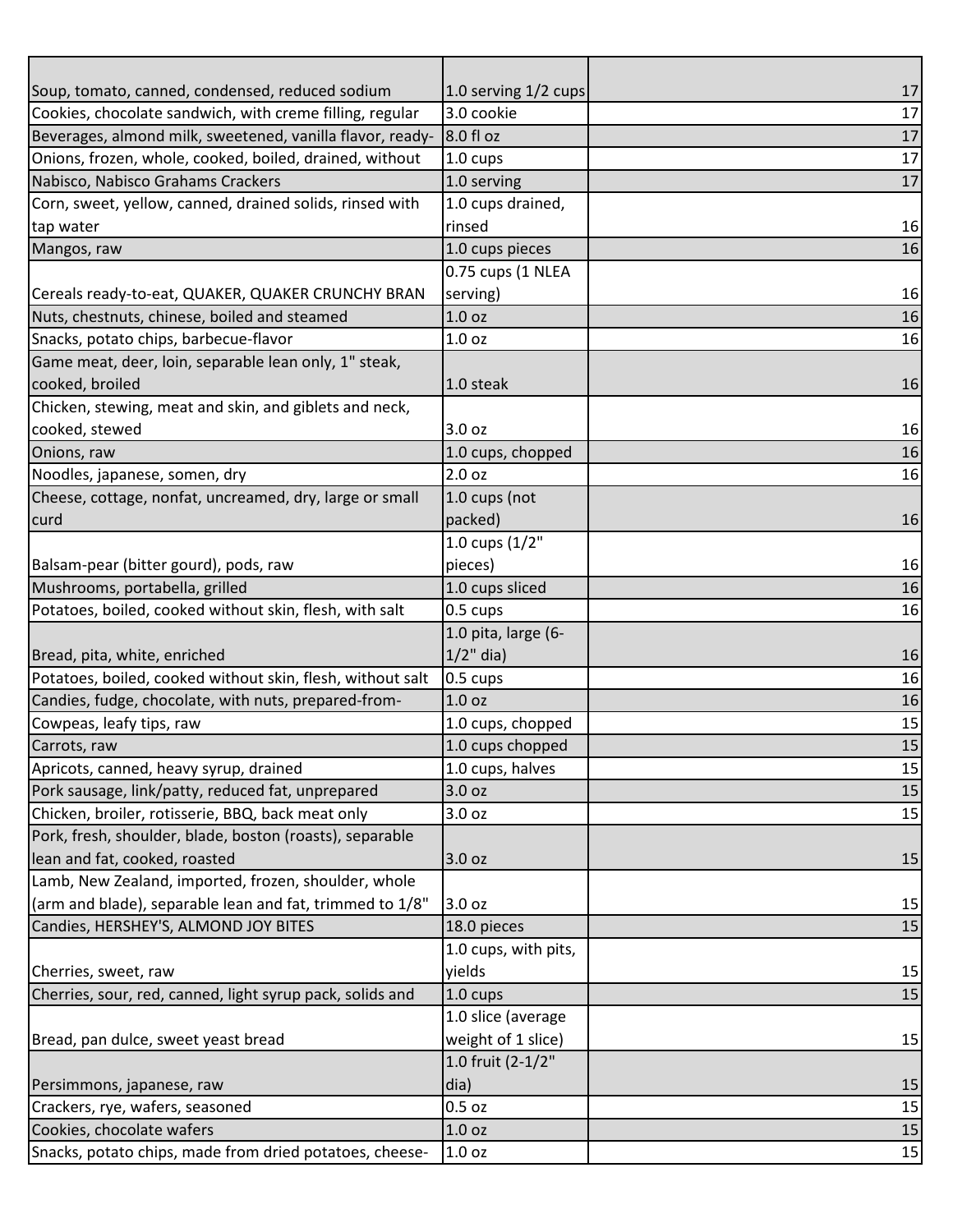| Cookies, brownies, prepared from recipe                    | 1.0 oz               | 15 |
|------------------------------------------------------------|----------------------|----|
| Gooseberries, raw                                          | 1.0 cups             | 15 |
| POPEYES, Spicy Chicken Strips, analyzed 2006               | 1.0 strip            | 15 |
| Cookies, molasses                                          | 1.0 oz               | 15 |
| Bread, cracked-wheat                                       | 1.0 oz               | 15 |
| Grapes, canned, thompson seedless, water pack, solids      | 1.0 cups             | 15 |
| Milk substitutes, fluid, with lauric acid oil              | 1.0 cups             | 15 |
| Lemon juice, raw                                           | 1.0 cups             | 15 |
| Currants, red and white, raw                               | 1.0 cups             | 15 |
| Mountain yam, hawaii, cooked, steamed, without salt        | 1.0 cups, cubes      | 14 |
| Fish, scup, cooked, dry heat                               | 1.0 fillet           | 14 |
| Cereals, CREAM OF WHEAT, instant, prepared with water,     |                      |    |
| without salt                                               | 1.0 cups             | 14 |
| Cookies, peanut butter sandwich, special dietary           | 1.0 <sub>oz</sub>    | 14 |
| Beef, round, top round steak, boneless, separable lean     |                      |    |
| and fat, trimmed to 0" fat, all grades, cooked, grilled    | 3.0 oz               | 14 |
| Beef, round, top round steak, boneless, separable lean     |                      |    |
| and fat, trimmed to 0" fat, choice, cooked, grilled        | 3.0 oz               | 14 |
| Pork, cured, ham and water product, slice, boneless,       |                      |    |
| separable lean and fat, heated, pan-broil                  | $3.0$ oz $(3$ oz)    | 14 |
|                                                            | 1.0 cups (1 NLEA     |    |
| Cereals ready-to-eat, POST, Honeycomb Cereal               | serving)             | 14 |
| Sausage, pork and turkey, pre-cooked                       | 1.0 serving          | 14 |
| POPEYES, Mild Chicken Strips, analyzed 2006                | 1.0 strip            | 14 |
|                                                            | 1.0 unit (yield from |    |
|                                                            | 1 lb ready-to-cook   |    |
| Chicken, broilers or fryers, leg, meat only, cooked, fried | chicken)             | 14 |
| Sausage, turkey, hot, smoked                               | 2.0 oz               | 14 |
| Cherries, sour, red, frozen, unsweetened (Includes foods   |                      |    |
| for USDA's Food Distribution Program)                      | 1.0 cups, unthawed   | 14 |
| Cookies, peanut butter sandwich, regular                   | 1.0 oz               | 14 |
| Cereals ready-to-eat, POST HONEY BUNCHES OF OATS           | 0.75 cups (1 NLEA    |    |
| with cinnamon bunches                                      | serving)             | 14 |
| Snacks, potato chips, made from dried potatoes, fat-free,  |                      |    |
| made with olestra                                          | 1.0 oz               | 14 |
| Snacks, rice cakes, brown rice, buckwheat                  | 1.0 cake             | 14 |
| Fish, ocean perch, Atlantic, cooked, dry heat              | 1.0 fillet           | 14 |
| Snacks, crisped rice bar, chocolate chip                   | 1.0 bar $(1 oz)$     | 13 |
| Fish, cisco, raw                                           | 1.0 fillet           | 13 |
| Onions, sweet, raw                                         | 1.0 NLEA serving     | 13 |
| Carambola, (starfruit), raw                                | 1.0 cups, cubes      | 13 |
| Chicory roots, raw                                         | 1.0 root             | 13 |
| Peaches, canned, extra heavy syrup pack, solids and        | 1.0 cups, halves or  |    |
| liquids                                                    | slices               | 13 |
| Cauliflower, green, raw                                    | 1.0 cups             | 13 |
| Lamb, New Zealand, imported, frozen, foreshank,            |                      |    |
| separable lean and fat, trimmed to 1/8" fat, cooked,       | 3.0 oz               | 13 |
| Asparagus, cooked, boiled, drained                         | 0.5 cups             | 13 |
| Soup, chicken with rice, canned, condensed                 | 0.5 cups             | 13 |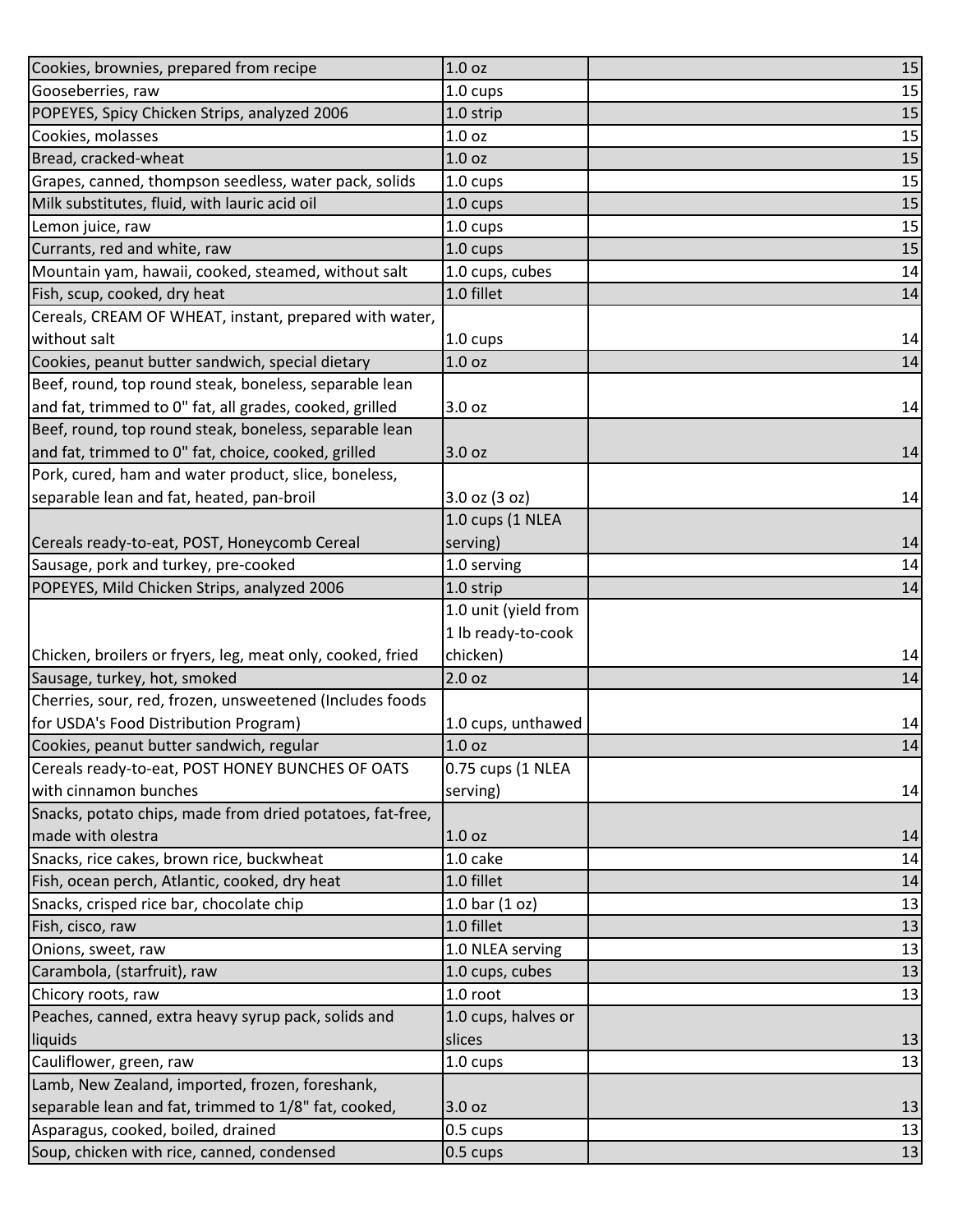|                                                           | 1.0 cups, halves or |        |
|-----------------------------------------------------------|---------------------|--------|
| Peaches, canned, light syrup pack, solids and liquids     | slices              | 13     |
| Bread, stuffing, cornbread, dry mix                       | 1.0 <sub>oz</sub>   | 12     |
| Cookies, peanut butter, commercially prepared, regular    | 1.0 <sub>oz</sub>   | 12     |
| Fruit cocktail, (peach and pineapple and pear and grape   |                     |        |
| and cherry), canned, heavy syrup, solids and liquids      | $1.0 \text{ cups}$  | 12     |
| Beverages, Orange drink, breakfast type, with juice and   |                     |        |
| pulp, frozen concentrate                                  | $1.0 f$ l oz        | 12     |
| Snacks, rice cakes, brown rice, multigrain                | 1.0 cake            | 12     |
| Hormel Pillow Pak Sliced Turkey Pepperoni                 | 1.0 serving         | 12     |
| Fruit salad, (peach and pear and apricot and pineapple    |                     |        |
| and cherry), canned, water pack, solids and liquids       | $1.0 \text{ cups}$  | 12     |
|                                                           | 1.0 cups, halves or |        |
| Peaches, canned, water pack, solids and liquids           | slices              | 12     |
| Bread, reduced-calorie, wheat                             | 1.0 <sub>oz</sub>   | 12     |
| Kale, frozen, unprepared                                  | 1.0 cups            | 12     |
| Bread, wheat                                              | 1.0 slice           | 12     |
| Sausage, chicken, beef, pork, skinless, smoked            | 1.0 link            | 12     |
| Carrots, canned, regular pack, drained solids             | 1.0 cups, sliced    | 12     |
| Cereals, corn grits, yellow, regular and quick, enriched, |                     |        |
| cooked with water, without salt                           | 1.0 cups            | 12     |
| Muffins, English, mixed-grain (includes granola)          | 1.0 oz              | 12     |
| Bread, oatmeal, toasted                                   | 1.0 oz              | 12     |
| Radishes, raw                                             | 1.0 cups slices     | 12     |
|                                                           | 3.0 tbsp (1 NLEA    |        |
| Cereals, MALT-O-MEAL, chocolate, dry                      | serving)            | 12     |
| Focaccia, Italian flatbread, plain                        | 1.0 piece           | 11     |
| Frankfurter, pork                                         | 1.0 link            | 11     |
| Bread, stuffing, dry mix                                  | 1.0 <sub>oz</sub>   | 11     |
| Bread, rye                                                | 1.0 oz              | 11     |
| Cream puff, eclair, custard or cream filled, iced         | 4.0 oz              | $11\,$ |
| Beef, short loin, porterhouse steak, separable lean and   |                     |        |
| fat, trimmed to 1/8" fat, choice, raw                     | 4.0 oz              | 11     |
| Fish, herring, Atlantic, pickled                          | 1.0 cups            | 11     |
| Carrots, canned, no salt added, solids and liquids        | 0.5 cups slices     | 11     |
| Mollusks, oyster, Pacific, raw                            | 1.0 medium          | 11     |
| Asparagus, canned, regular pack, solids and liquids       | 0.5 cups            | 11     |
|                                                           | 6.0 cracker 1       |        |
| Crackers, cheese, sandwich-type with cheese filling       | cracker = $6.5g$    | 11     |
| Cookies, chocolate chip, commercially prepared, regular,  | 1.0 serving 3       |        |
| lower fat                                                 | cookies             | 11     |
|                                                           | 1.0 large (2-1/2"   |        |
| Figs, raw                                                 | dia)                | 11     |
| Sausage, turkey, fresh, raw                               | 1.0 serving         | 11     |
| Candies, NESTLE, 100 GRAND Bar                            | 1.0 bar (1.5 oz)    | 11     |
| Beerwurst, beer salami, pork and beef                     | 2.0 oz              | 11     |
| Beerwurst, pork and beef                                  | 1.0 serving 2 oz    | 11     |
| Fish, mackerel, jack, canned, drained solids              | 1.0 oz, boneless    | 10     |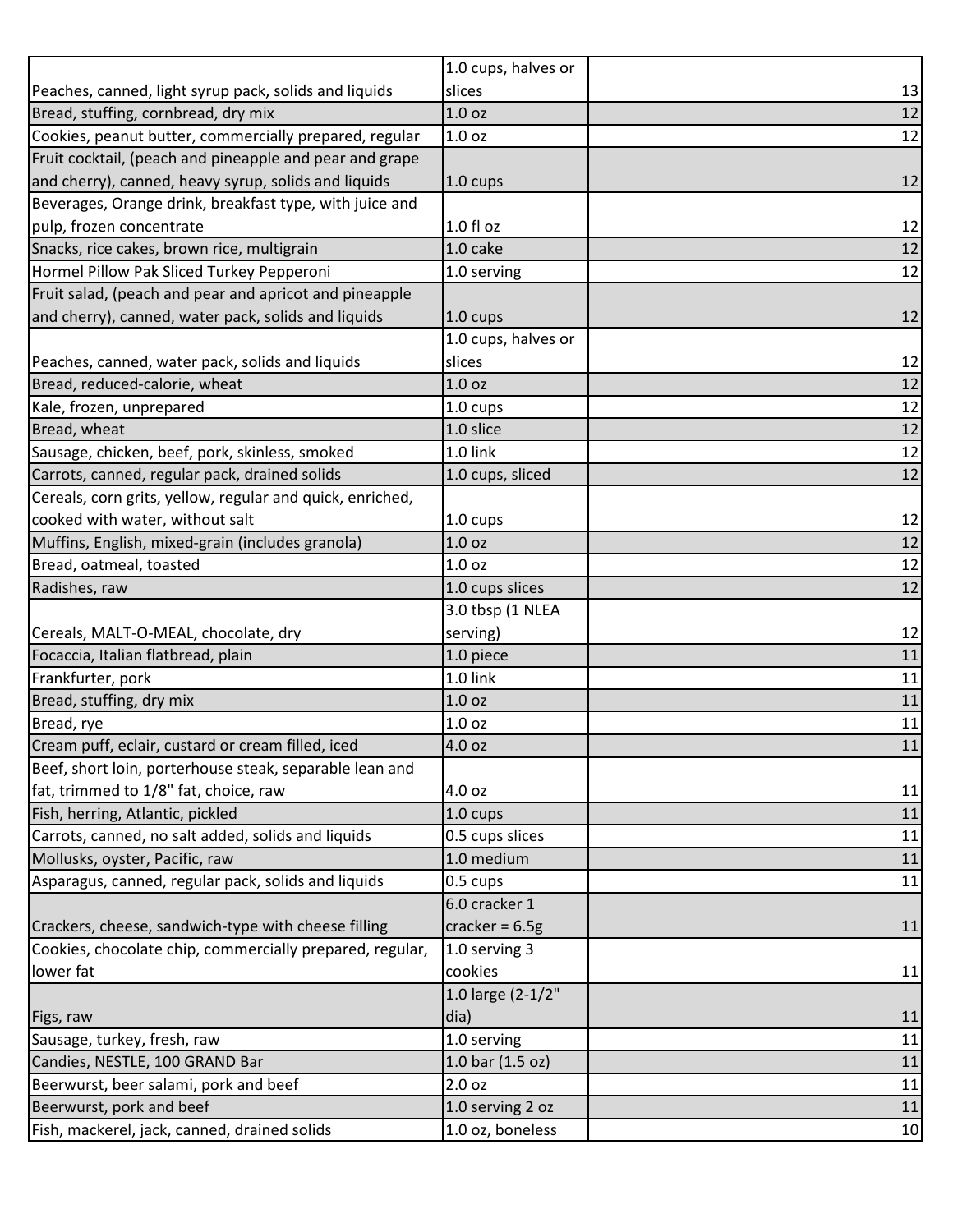|                                                                            | 0.12 pie 1 pie (1/8    |                     |
|----------------------------------------------------------------------------|------------------------|---------------------|
| Pie, Dutch Apple, Commercially Prepared                                    | of 9" pie)             | 10                  |
| Bread, pound cake type, pan de torta salvadoran                            | 1.0 serving            | 10                  |
| Candies, MOUNDS Candy Bar                                                  | 1.0 bar snack size     | 10                  |
| Potatoes, french fried, cottage-cut, salt not added in                     |                        |                     |
| processing, frozen, as purchased                                           | 10.0 strips            | 10                  |
|                                                                            | 0.25 cups (1 NLEA      |                     |
| Cereals, CREAM OF RICE, dry                                                | serving)               | 10                  |
| Tortillas, ready-to-bake or -fry, flour, shelf stable                      | 1.0 tortilla           | 10                  |
|                                                                            |                        |                     |
| Pastrami, beef, 98% fat-free                                               | 1.0 serving 6 slices   | 10                  |
| Snacks, rice cakes, brown rice, corn                                       | 1.0 cake               | 10                  |
| Cookies, chocolate sandwich, with extra creme filling                      | 1.0 <sub>oz</sub>      | 10                  |
| Pork, fresh, variety meats and by-products, brain, cooked,                 | 3.0 oz                 | 10                  |
| Cheese, cottage, lowfat, 2% milkfat                                        | 4.0 oz                 | 10                  |
| Sausage, Italian, sweet, links                                             | 1.0 link 3 oz          | 10                  |
| Pears, canned, light syrup pack, solids and liquids                        | 1.0 cups, halves       | 10                  |
| Tamarind nectar, canned                                                    | 1.0 cups               | 10                  |
|                                                                            | 12.0 oz serving 2.7    |                     |
| Sausage, pork and beef, with cheddar cheese, smoked                        | 0Z                     | 10                  |
| Milk, canned, condensed, sweetened                                         | 1.0 f1 oz              | 10                  |
| Bread, oat bran                                                            | 1.0 <sub>oz</sub>      | 10                  |
|                                                                            |                        |                     |
| Garlic bread, frozen                                                       | 1.0 slice presliced    | 10                  |
|                                                                            |                        |                     |
| Cabbage, chinese (pe-tsai), raw                                            | 1.0 cups, shredded     | 10                  |
| Biscuits, plain or buttermilk, refrigerated dough, higher fat 1.0 biscuit  |                        | 10                  |
| Pears, raw                                                                 | 1.0 cups, slices       | 10                  |
| Crackers, saltines, whole wheat (includes multi-grain)                     | 1.0 serving            | 10                  |
| Soup, cream of shrimp, canned, prepared with equal                         | 1.0 cups               | 10                  |
| Cookies, oatmeal, with raisins                                             | 1.0 <sub>oz</sub>      | 10                  |
| Turkey, white, rotisserie, deli cut                                        | $1.0$ oz $(1$ serving) | 10                  |
| Bologna, pork and turkey, lite                                             | 1.0 serving 2 oz       | 10                  |
|                                                                            | 0.33 package (10       |                     |
| Onions, frozen, whole, unprepared                                          | oz)                    | 10                  |
| Cookies, oatmeal, commercially prepared, regular                           | 1.0 <sub>oz</sub>      | $9\,$               |
|                                                                            |                        |                     |
| Bratwurst, pork, beef and turkey, lite, smoked                             | 1.0 serving 2.33 oz    | 9                   |
| Infant formula, ABBOTT NUTRITION, SIMILAC, GO AND                          |                        |                     |
| GROW, ready-to-feed, with ARA and DHA                                      | 5.0 fl oz              | 9                   |
| Peppers, pasilla, dried                                                    | 1.0 pepper             | $9\,$               |
| Cookies, peanut butter, commercially prepared, soft-type                   | 1.0 <sub>oz</sub>      | $\boldsymbol{9}$    |
| Cookies, oatmeal, refrigerated dough, baked                                | 1.0 oz                 | $\mathsf 9$         |
| Fish, herring, Atlantic, raw                                               | 1.0 oz, boneless       | $\overline{9}$      |
| Cheese, cottage, creamed, large or small curd                              | 4.0 oz                 | $\boldsymbol{9}$    |
|                                                                            |                        |                     |
|                                                                            | 1.0 serving 4 oz       |                     |
| Puddings, rice, ready-to-eat<br>Chicken, skin (drumsticks and thighs), raw | pudding cups<br>4.0 oz | 9<br>$\overline{9}$ |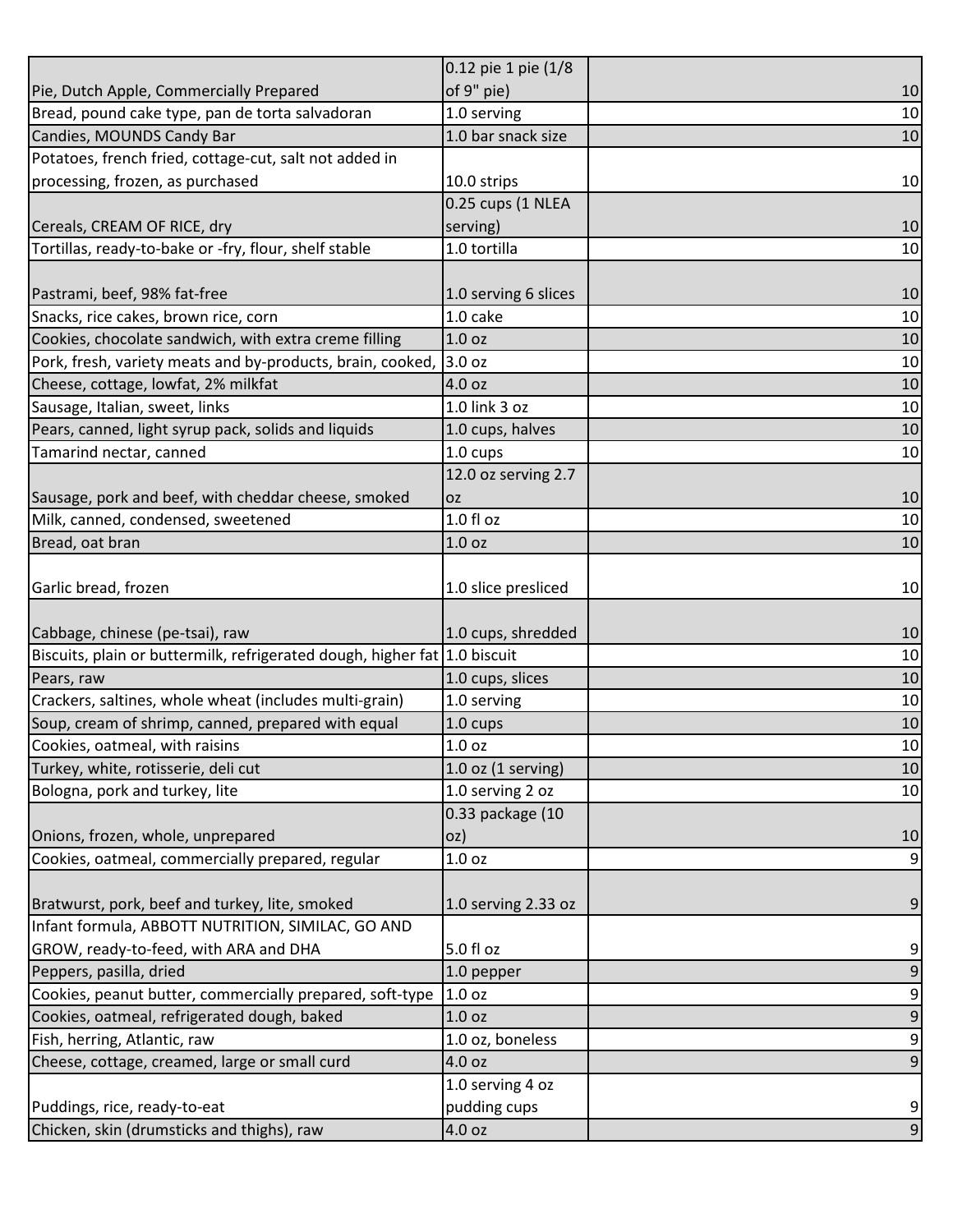|                                                                      | 0.75 cups (1 NLEA    |                  |
|----------------------------------------------------------------------|----------------------|------------------|
| Cereals ready-to-eat, POST, COCOA PEBBLES                            | serving)             | $\overline{9}$   |
|                                                                      | 1.0 unit (yield from |                  |
|                                                                      | 1 lb ready-to-cook   |                  |
| Chicken, broilers or fryers, back, meat and skin, raw                | chicken)             | 9                |
| Broccoli raab, raw                                                   | 1.0 cups chopped     | $\overline{9}$   |
| Bread, french or vienna, toasted (includes sourdough)                | 1.0 oz               | $\boldsymbol{9}$ |
| Bread, cornbread, dry mix, prepared with 2% milk, 80%                |                      |                  |
| margarine, and eggs                                                  | 1.0 muffin           | $\overline{9}$   |
| Milk, canned, evaporated, nonfat, with added vitamin A               |                      |                  |
| and vitamin D                                                        | $1.0 f$ l oz         | 9                |
| Biscuits, mixed grain, refrigerated dough                            | 1.0 oz               | $\overline{9}$   |
| Snacks, pretzels, hard, whole-wheat including both salted            |                      |                  |
| and unsalted                                                         | 1.0 <sub>oz</sub>    | 9                |
| Cream, fluid, light whipping                                         | 1.0 cups, whipped    | $\bf 8$          |
| POPEYES, Coleslaw                                                    | 1.0 package          | $\bf 8$          |
| Cream, fluid, heavy whipping                                         | 1.0 cups, whipped    | $\bf 8$          |
| Cereals ready-to-eat, NATURE'S PATH, Organic FLAX PLUS               | 0.75 cups (1 NLEA    |                  |
| flakes                                                               | serving)             | 8                |
| Mountain yam, hawaii, raw                                            | 0.5 cups, cubes      | 8                |
|                                                                      | 1.0 piece $(1/12$ of |                  |
| Cake, yellow, prepared from recipe without frosting                  | $8"$ dia)            | 8                |
| Bread, cheese                                                        | 1.0 slice            | 8                |
|                                                                      | 1.0 mini bagel (2-   |                  |
| Bagels, oat bran                                                     | $1/2$ " dia)         | 8                |
| Dessert topping, powdered, 1.5 ounce prepared with 1/2               | 1.0 cups             | $\bf 8$          |
| Snacks, corn-based, extruded, onion-flavor                           | 1.0 oz               | $\bf 8$          |
| Cookies, oatmeal, refrigerated dough                                 | 1.0 oz               | $\bf 8$          |
| Cookies, chocolate chip, refrigerated dough                          | 1.0 serving          | $\bf 8$          |
| Cheese, cottage, creamed, with fruit                                 | 4.0 oz               | $\bf 8$          |
| Kanpyo, (dried gourd strips)                                         | 1.0 strip            | 8                |
| Luncheon meat, pork, ham, and chicken, minced, canned, 2.0 oz 1 NLEA |                      |                  |
| reduced sodium, added ascorbic acid, includes SPAM, 25% serving      |                      | 8 <sup>°</sup>   |
| Crackers, standard snack-type, sandwich, with peanut                 | 0.5 oz               | 8                |
|                                                                      | 1.0 serving (1 hot   |                  |
| Frankfurter, meat                                                    | dog)                 | 8                |
| POPEYES, biscuit                                                     | 1.0 biscuit          | 8                |
|                                                                      | 11.0 crackers (1     |                  |
| Crackers, cream, Gamesa Sabrosas                                     | NLEA serving)        | 8 <sup>1</sup>   |
| Carrots, frozen, unprepared (Includes foods for USDA's               |                      |                  |
| <b>Food Distribution Program)</b>                                    | 0.5 cups slices      | 8                |
| Crackers, wheat, sandwich, with cheese filling                       | $0.5$ oz             | $\bf 8$          |
| Popcorn, sugar syrup/caramel, fat-free                               | 1.0 oz               | $\bf 8$          |
| Cookies, fig bars                                                    | 1.0 <sub>oz</sub>    | 8                |
| Milk, canned, evaporated, with added vitamin D and                   |                      |                  |
| without added vitamin A                                              | 1.0 fl oz            | 8                |
| Soup, cream of celery, canned, prepared with equal                   | 1.0 cups             | $\overline{7}$   |
| Spices, mustard seed, ground                                         | $1.0$ tsp            | $\overline{7}$   |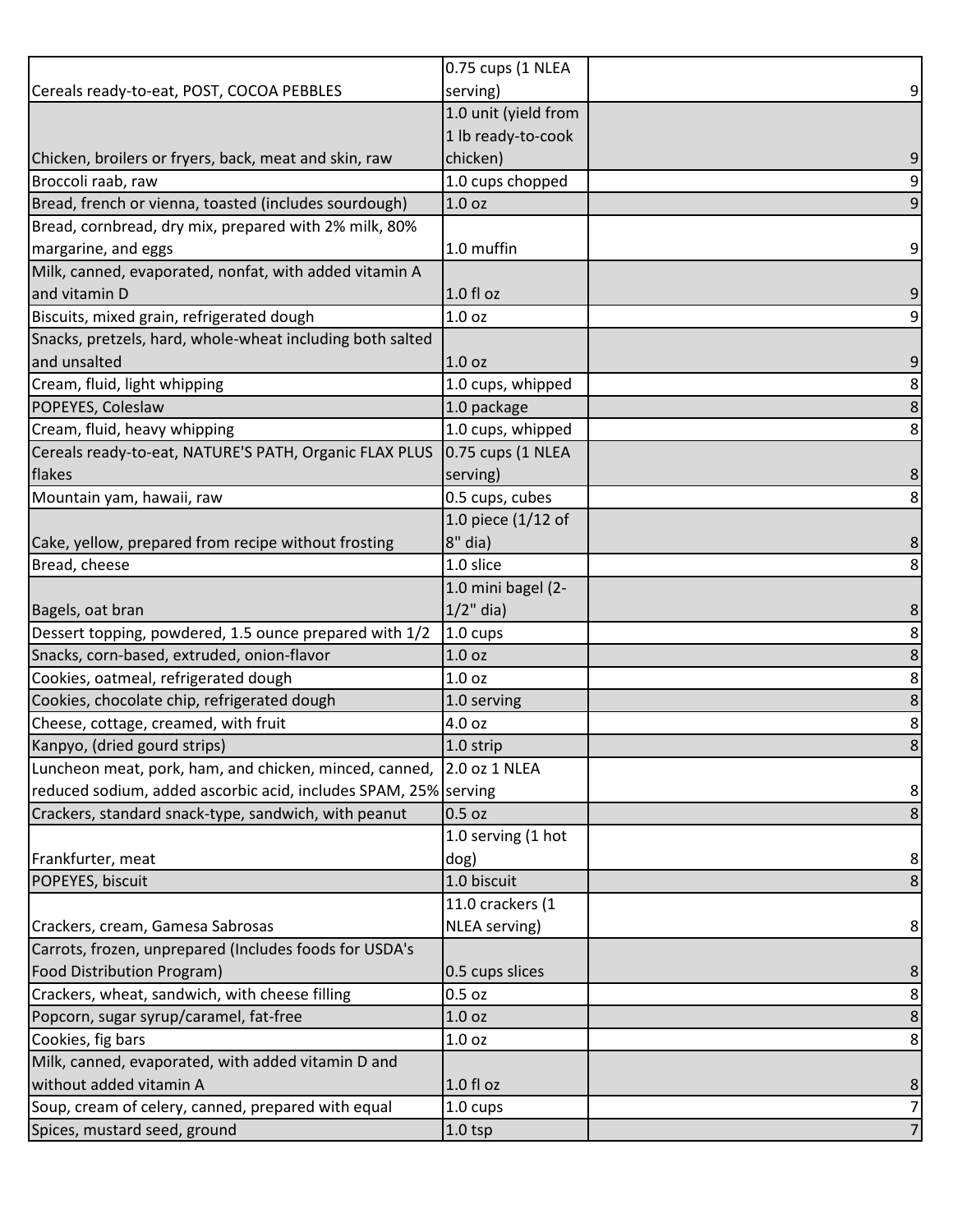| Fruit cocktail, (peach and pineapple and pear and grape     |                      |                |
|-------------------------------------------------------------|----------------------|----------------|
| and cherry), canned, extra light syrup, solids and liquids  | 0.5 cups             | 7              |
| Applesauce, canned, sweetened, without salt                 | 1.0 cups             | $\overline{7}$ |
| Cheese, pasteurized process, American, fortified with       | 1.0 <sub>oz</sub>    | $\overline{7}$ |
| Bread, white, commercially prepared, toasted                | 1.0 <sub>oz</sub>    | $\overline{7}$ |
| Cookies, chocolate sandwich, with creme filling, special    | 1.0 oz               | 7              |
| Fish, roe, mixed species, cooked, dry heat                  | 1.0 oz               | $\overline{7}$ |
| Soup, chicken, canned, chunky, ready-to-serve               | $1.0 \text{ cups}$   | $\overline{7}$ |
| Cereals, CREAM OF RICE, cooked with water, with salt        | $1.0 \text{ cups}$   | $\overline{7}$ |
| Bread, white wheat                                          | 1.0 slice            | $\overline{7}$ |
| Frostings, coconut-nut, ready-to-eat                        | 0.08 package         | $\overline{7}$ |
| Beverages, Energy drink, ROCKSTAR, sugar free               | 8.0 fl oz            | $\overline{7}$ |
| Beverages, Energy drink, AMP, sugar free                    | 8.0 fl oz            | $\overline{7}$ |
| Muffin, blueberry, commercially prepared, low-fat           | 1.0 muffin small     | $\overline{7}$ |
| Bread, cornbread, prepared from recipe, made with low       |                      |                |
| fat (2%) milk                                               | 1.0 <sub>oz</sub>    | 7              |
| Lamb, Australian, imported, fresh, leg, center slice, bone- |                      |                |
| in, separable lean only, trimmed to 1/8" fat, raw           | 1.0 <sub>oz</sub>    | 7              |
|                                                             | 1.0 package (3.12    |                |
| Puddings, banana, dry mix, regular, with added oil          | OZ)                  | 7              |
| Mushrooms, Chanterelle, raw                                 | 1.0 cups             | $\overline{z}$ |
| Kale, raw                                                   | $1.0 \text{ cups}$   | $\overline{7}$ |
| Cracker, meal                                               | 1.0 <sub>oz</sub>    | $\overline{7}$ |
| Lamb, Australian, imported, fresh, loin, separable lean     |                      |                |
| only, trimmed to 1/8" fat, raw                              | 1.0 <sub>oz</sub>    | 7              |
| Bread, reduced-calorie, oatmeal                             | 1.0 oz               | $\overline{7}$ |
| Croissants, cheese                                          | 1.0 <sub>oz</sub>    | $\overline{7}$ |
| Game meat, bison, top sirloin, separable lean only,         |                      |                |
| trimmed to 0" fat, raw                                      | 1.0 oz               | 71             |
| Pork, fresh, variety meats and by-products, feet, raw       | 4.0 oz               | $\overline{7}$ |
|                                                             | 0.33 package (10     |                |
| Onions, frozen, chopped, unprepared                         | oz)                  | 7 <sup>1</sup> |
| Frostings, glaze, chocolate, prepared-from-recipe, with     |                      |                |
| butter, NFSMI Recipe No. C-32                               | 2.0 tablespoon       | 7              |
| Liverwurst spread                                           | $0.25$ cups          | $\overline{7}$ |
| Cream, whipped, cream topping, pressurized                  | 1.0 cups             | $\overline{7}$ |
| Cheese, blue                                                | 1.0 <sub>oz</sub>    | 7              |
| Bread, irish soda, prepared from recipe                     | 1.0 <sub>oz</sub>    | $\overline{7}$ |
| Fish, ocean perch, Atlantic, raw                            | 1.0 oz, boneless     | $\overline{7}$ |
| Bread, reduced-calorie, white                               | 1.0 oz               | $\overline{7}$ |
| Lamb, Australian, imported, fresh, leg, center slice, bone- |                      |                |
| in, separable lean and fat, trimmed to 1/8" fat, raw        | 1.0 oz               | 7 <sup>1</sup> |
| Lamb, Australian, imported, fresh, leg, whole (shank and    |                      |                |
| sirloin), separable lean only, trimmed to 1/8" fat, raw     | 1.0 <sub>oz</sub>    | 7              |
| Lamb, Australian, imported, fresh, leg, sirloin half,       |                      |                |
| boneless, separable lean only, trimmed to 1/8" fat, raw     | 1.0 <sub>oz</sub>    | 7              |
| Egg substitute, powder                                      | 0.35 oz              | 6              |
|                                                             |                      |                |
| Gourd, white-flowered (calabash), raw                       | 0.5 cups (1" pieces) | $6 \mid$       |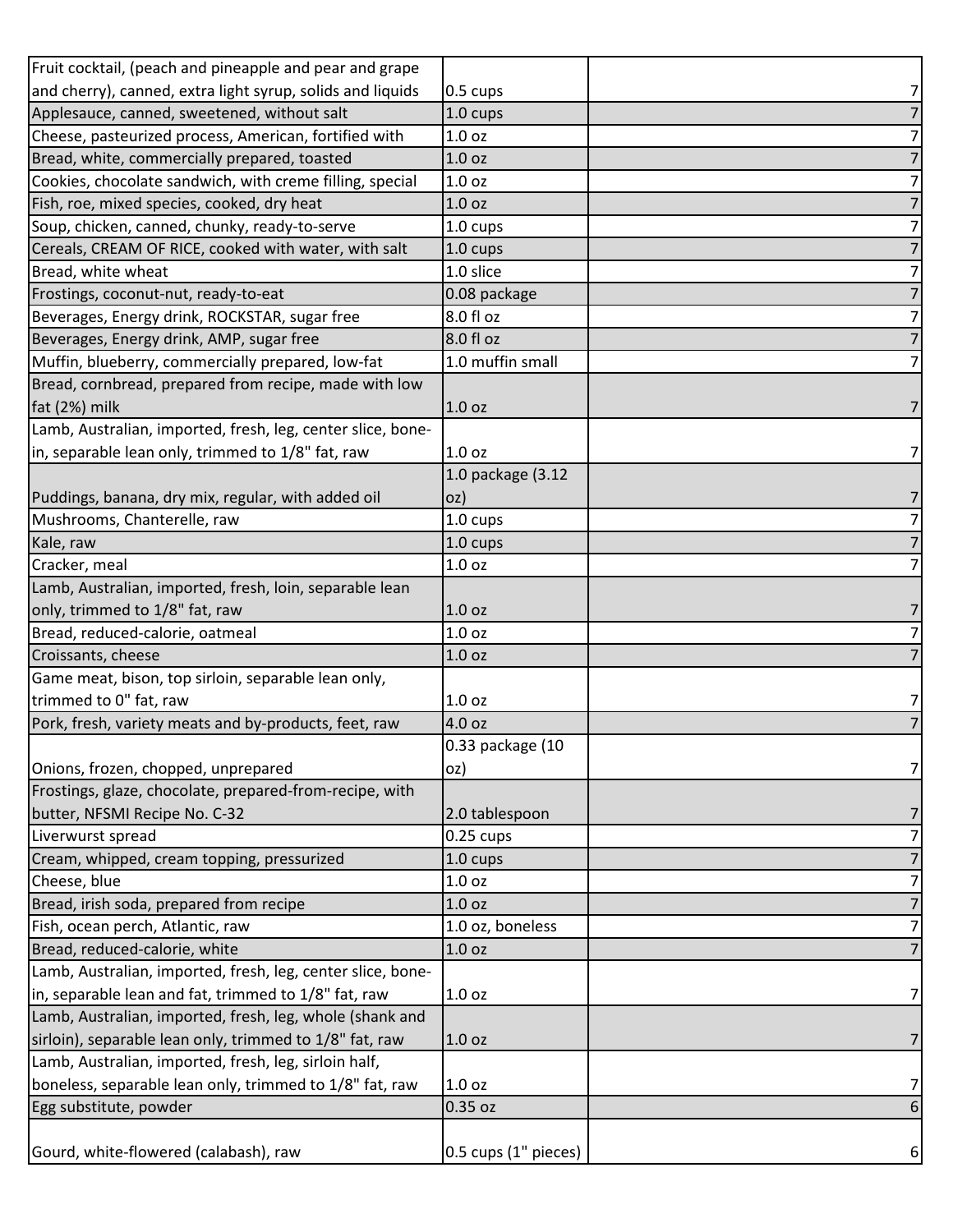| Syrups, table blends, pancake, with 2% maple, with added    |                      |                  |
|-------------------------------------------------------------|----------------------|------------------|
| potassium                                                   | 1.0 cups             | 6                |
| Syrups, table blends, pancake                               | 1.0 cups             | 6                |
| Soup, beef noodle, canned, condensed                        | 0.5 cups             | $\boldsymbol{6}$ |
| Spices, turmeric, ground                                    | $1.0$ tsp            | 6                |
| Lamb, Australian, imported, fresh, leg, shank half,         |                      |                  |
| separable lean only, trimmed to 1/8" fat, raw               | 1.0 <sub>oz</sub>    | 6                |
| Lamb, Australian, imported, fresh, composite of trimmed     |                      |                  |
| retail cuts, separable lean only, trimmed to 1/8" fat, raw  | 1.0 <sub>oz</sub>    | 6                |
| Salami, Italian, pork                                       | 1.0 oz               | 6                |
|                                                             |                      |                  |
| Ice creams, vanilla, light, no sugar added                  | 1.0 serving 1/2 cups | 6                |
| Toaster pastries, fruit, toasted (include apple, blueberry, |                      |                  |
| cherry, strawberry)                                         | 1.0 pastry           | 6                |
|                                                             | 1.0 serving          |                  |
|                                                             | (approximate         |                  |
| Bread, salvadoran sweet cheese (quesadilla salvadorena)     | serving size)        | 6                |
| Egg, whole, raw, fresh                                      | 1.0 large            | 6                |
|                                                             | 1.0 unit (yield from |                  |
| Chicken, broilers or fryers, drumstick, meat only, cooked,  | 1 lb ready-to-cook   |                  |
| fried                                                       | chicken)             | 6                |
| Egg, whole, cooked, poached                                 | 1.0 large            | 6                |
| Egg, whole, cooked, fried                                   | 1.0 large            | $\boldsymbol{6}$ |
| Croutons, seasoned                                          | 0.5 oz               | 6                |
| Veal, shank (fore and hind), separable lean only, raw       | 1.0 oz               | 6                |
| Veal, shank (fore and hind), separable lean and fat, raw    | 1.0 <sub>oz</sub>    | 6                |
| Lamb, shoulder, blade, separable lean and fat, trimmed to   |                      |                  |
| 1/8" fat, choice, raw                                       | 1.0 <sub>oz</sub>    | 6                |
| Arrowhead, cooked, boiled, drained, without salt            | 1.0 medium           | 6                |
| Bagels, plain, enriched, with calcium propionate (includes  | 1.0 mini bagel (2-   |                  |
| onion, poppy, sesame), toasted                              | $1/2$ " dia)         | $6 \mid$         |
| Cookies, sugar wafers with creme filling, regular           | 3.0 cookies          | 6                |
| Candies, truffles, prepared-from-recipe                     | 1.0 piece            | 6                |
| Lamb, Australian, imported, fresh, foreshank, separable     |                      |                  |
| lean only, trimmed to 1/8" fat, raw                         | 1.0 <sub>oz</sub>    | 6                |
| Lamb, Australian, imported, fresh, shoulder, blade,         |                      |                  |
| separable lean only, trimmed to 1/8" fat, raw               | 1.0 oz               | 6                |
| Cheese, camembert                                           | 1.0 oz               | 6                |
| Sauce, cheese, ready-to-serve                               | $0.25$ cups          | 6                |
| Cheese, cottage, lowfat, 1% milkfat                         | 4.0 oz               | 6                |
|                                                             | 1.0 container        |                  |
| Puddings, tapioca, ready-to-eat, fat free                   | refrigerated 4 oz    | 6                |
| Beverages, coffee, instant, decaffeinated, powder           | 1.0 tsp rounded      | 6                |
| Cranberry sauce, canned, sweetened                          | 1.0 cups             | 6                |
| Crackers, melba toast, rye (includes pumpernickel)          | 0.5 oz               | 6                |
| Spices, caraway seed                                        | $1.0$ tsp            | 5                |
| Crackers, wheat, sandwich, with peanut butter filling       | 0.5 oz               | 5                |
| Lamb, Australian, imported, fresh, foreshank, separable     |                      |                  |
| lean and fat, trimmed to 1/8" fat, raw                      | 1.0 oz               | 5                |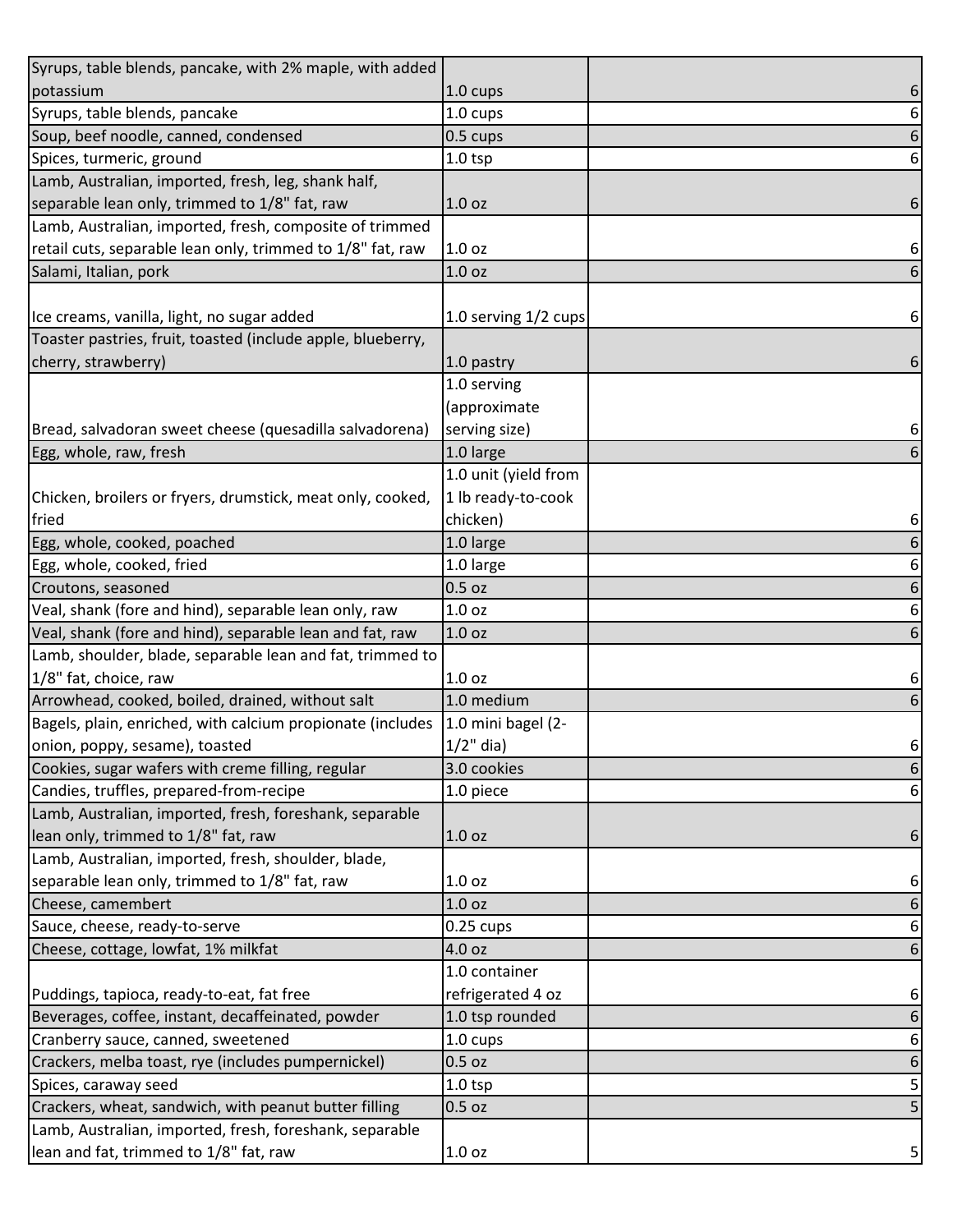| Cake, cherry fudge with chocolate frosting                 | 1.0 <sub>oz</sub>      | 5                       |
|------------------------------------------------------------|------------------------|-------------------------|
| Danish pastry, cinnamon, enriched                          | 1.0 <sub>oz</sub>      | $\mathsf S$             |
| Chicory, witloof, raw                                      | 1.0 head               | 5                       |
| Cookies, chocolate chip, commercially prepared, regular,   |                        |                         |
| higher fat, enriched                                       | 1.0 cookie             | 5                       |
| Rice noodles, cooked                                       | 1.0 cups               | 5                       |
| Nabisco, Nabisco Oreo Crunchies, Cookie Crumb Topping      | 1.0 serving            | $\overline{5}$          |
| Spices, savory, ground                                     | $1.0$ tsp              | 5                       |
| Apples, frozen, unsweetened, unheated (Includes foods      |                        |                         |
| for USDA's Food Distribution Program)                      | 1.0 cups slices        | 5                       |
| Crackers, rusk toast                                       | $0.5$ oz               | 5                       |
| Crackers, standard snack-type, sandwich, with cheese       | $0.5$ oz               | 5                       |
| Cookies, shortbread, commercially prepared, pecan          | 1.0 <sub>oz</sub>      | 5                       |
| Fish, flatfish (flounder and sole species), raw            | 1.0 oz, boneless       | $\mathsf S$             |
| Lamb, New Zealand, imported, frozen, leg, whole (shank     |                        |                         |
| and sirloin), separable lean and fat, trimmed to 1/8" fat, | 1.0 oz                 | 5                       |
| Puddings, chocolate, ready-to-eat                          | 1.0 oz                 | 5                       |
| Lamb, Australian, imported, fresh, shoulder, whole (arm    |                        |                         |
| and blade), separable lean and fat, trimmed to 1/8" fat,   | 1.0 oz                 | 5                       |
| Cake, coffeecake, cinnamon with crumb topping, dry mix,    | 1.0 oz                 | $\overline{\mathbf{5}}$ |
| Veal, breast, whole, boneless, separable lean and fat, raw | 1.0 <sub>oz</sub>      | $\overline{5}$          |
| Snacks, corn-based, extruded, puffs or twists, cheese-     | 1.0 oz crunchy         |                         |
| flavor                                                     | (about 21 pieces)      | 5                       |
| Spices, curry powder                                       | $1.0$ tsp              | 5                       |
| Keikitos (muffins), Latino bakery item                     | 1.0 piece              | 5                       |
| Bologna, meat and poultry                                  | 1.0 slice              | 5                       |
| Lamb, Australian, imported, fresh, shoulder, blade,        |                        |                         |
| separable lean and fat, trimmed to 1/8" fat, raw           | 1.0 oz                 | 5                       |
| Barbecue loaf, pork, beef                                  | 1.0 <sub>oz</sub>      | 5                       |
| Fish, cisco, smoked                                        | 1.0 oz                 | $\overline{\mathbf{5}}$ |
| Pork, fresh, variety meats and by-products, pancreas, raw  | 1.0 <sub>oz</sub>      | 5                       |
| Biscuits, plain or buttermilk, frozen, baked               | 1.0 oz                 | 5                       |
| Cookies, oatmeal, commercially prepared, special dietary   | 1.0 <sub>oz</sub>      | 5                       |
| <b>Bacon and beef sticks</b>                               | 1.0 oz                 | 5                       |
| Gravy, beef, canned, ready-to-serve                        | 1.0 cups               | 5                       |
| Blueberries, frozen, sweetened                             | 1.0 cups, thawed       | 5                       |
| Onions, dehydrated flakes                                  | 1.0 tbsp               | 5                       |
| Grapes, american type (slip skin), raw                     | 1.0 cups               | 5                       |
| Milk shakes, thick chocolate                               | $1.0 f$ l oz           | 5                       |
| Pie, banana cream, prepared from recipe                    | 1.0 <sub>oz</sub>      | 5                       |
| Croissants, butter                                         | 1.0 oz                 | $\overline{\mathbf{5}}$ |
| Pancakes, plain, frozen, ready-to-heat, microwave          |                        |                         |
| (includes buttermilk)                                      | 1.0 <sub>oz</sub>      | 5                       |
| Cake, shortcake, biscuit-type, prepared from recipe        | 1.0 <sub>oz</sub>      | 5                       |
|                                                            | 1.0 cups (1/2"         |                         |
| Bamboo shoots, raw                                         | slices)                | 5                       |
| Croutons, plain                                            | $0.5$ oz               | $\pmb{4}$               |
| Ham, honey, smoked, cooked                                 | $1.0$ oz $(1$ serving) | $\overline{a}$          |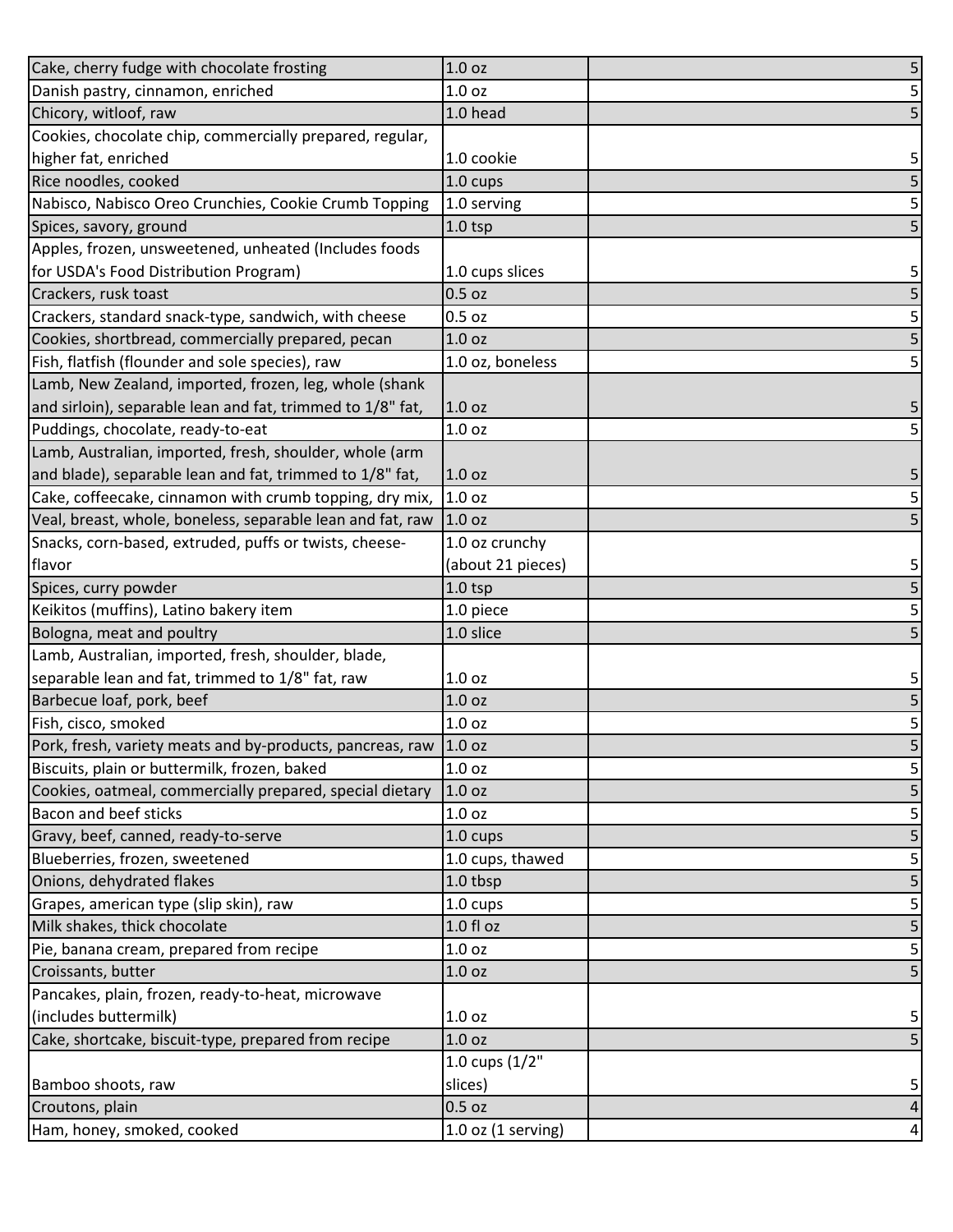|                                                          | 1.0 package (3.12    |                |
|----------------------------------------------------------|----------------------|----------------|
| Puddings, vanilla, dry mix, regular, with added oil      | OZ)                  | 4              |
| Apples, raw, without skin                                | 1.0 cups slices      | 4              |
|                                                          | 1.0 cups chopped     |                |
| Chicken, gizzard, all classes, cooked, simmered          | or dice              |                |
| Danish pastry, cheese                                    | 1.0 <sub>oz</sub>    | 4              |
| Cake, coffeecake, creme-filled with chocolate frosting   | 1.0 <sub>oz</sub>    | 4              |
| Lamb, New Zealand, imported, frozen, shoulder, whole     |                      |                |
| (arm and blade), separable lean and fat, trimmed to 1/8" | 1.0 <sub>oz</sub>    | 4              |
| Lamb, New Zealand, imported, frozen, foreshank,          |                      |                |
| separable lean and fat, trimmed to 1/8" fat, raw         | 1.0 <sub>oz</sub>    | 4              |
| Bologna, chicken, turkey, pork                           | 1.0 serving          | 4              |
| Snacks, fruit leather, rolls                             | 1.0 large            | 4              |
| Nuts, coconut cream, raw (liquid expressed from grated   | 1.0 tbsp             | 4              |
|                                                          | 1.0 unit (yield from |                |
|                                                          | 1 lb ready-to-cook   |                |
| Chicken, broilers or fryers, giblets, raw                | chicken)             |                |
| Spices, nutmeg, ground                                   | $1.0$ tsp            | 4              |
|                                                          | 1.0 piece $(1/12$ of |                |
| Cake, angelfood, dry mix, prepared                       | 10" dia)             |                |
| Cookies, vanilla sandwich with creme filling             | 1.0 <sub>oz</sub>    | 4              |
| Cookies, shortbread, commercially prepared, plain        | 1.0 <sub>oz</sub>    | 4              |
| Bologna, pork, turkey and beef                           | 1.0 <sub>oz</sub>    | 4              |
| Cereals, CREAM OF WHEAT, instant, dry                    | 1.0 tbsp             | 4              |
| Spices, ginger, ground                                   | $1.0$ tsp            | 4              |
| Soup, cream of mushroom, canned, condensed               | 0.5 cups             | 4              |
|                                                          |                      |                |
| Chicken breast, oven-roasted, fat-free, sliced           | 1.0 serving 2 slices | 4              |
| Soup, chicken gumbo, canned, condensed                   | 0.5 cups (4 fl oz)   | 4              |
| Endive, raw                                              | 0.5 cups, chopped    | 4              |
|                                                          |                      |                |
|                                                          | 1.0 wing, bone and   |                |
|                                                          | skin removed (yield  |                |
|                                                          | from 1 lb ready-to-  |                |
| Chicken, broilers or fryers, wing, meat only, raw        | cook chicken)        |                |
| Croissants, apple                                        | 1.0 <sub>oz</sub>    | 4              |
| Bread, stuffing, cornbread, dry mix, prepared            | 1.0 <sub>oz</sub>    | 4              |
| Cookies, sugar, commercially prepared, regular (includes | 1.0 <sub>oz</sub>    | 4              |
| Egg, white, raw, fresh                                   | 1.0 large            | 4              |
| Spices, anise seed                                       | 1.0 tsp, whole       | 4              |
| Tree fern, cooked, without salt                          | 0.5 cups, chopped    | 4              |
| Crackers, cheese, regular                                | $0.5$ oz             | 4              |
| Noodles, japanese, somen, cooked                         | 1.0 cups             | 4              |
| Cereals ready-to-eat, rice, puffed, fortified            | $1.0 \text{ cups}$   | 4              |
| Puddings, lemon, dry mix, regular, with added oil,       |                      |                |
| potassium, sodium                                        | 1.0 package (3 oz)   | 3              |
|                                                          | 1.0 piece (1/12 of   |                |
| Cake, angelfood, commercially prepared                   | 12 oz cake)          | 3              |
| Nuts, coconut cream, canned, sweetened                   | 1.0 tbsp             | 3 <sup>1</sup> |
|                                                          |                      |                |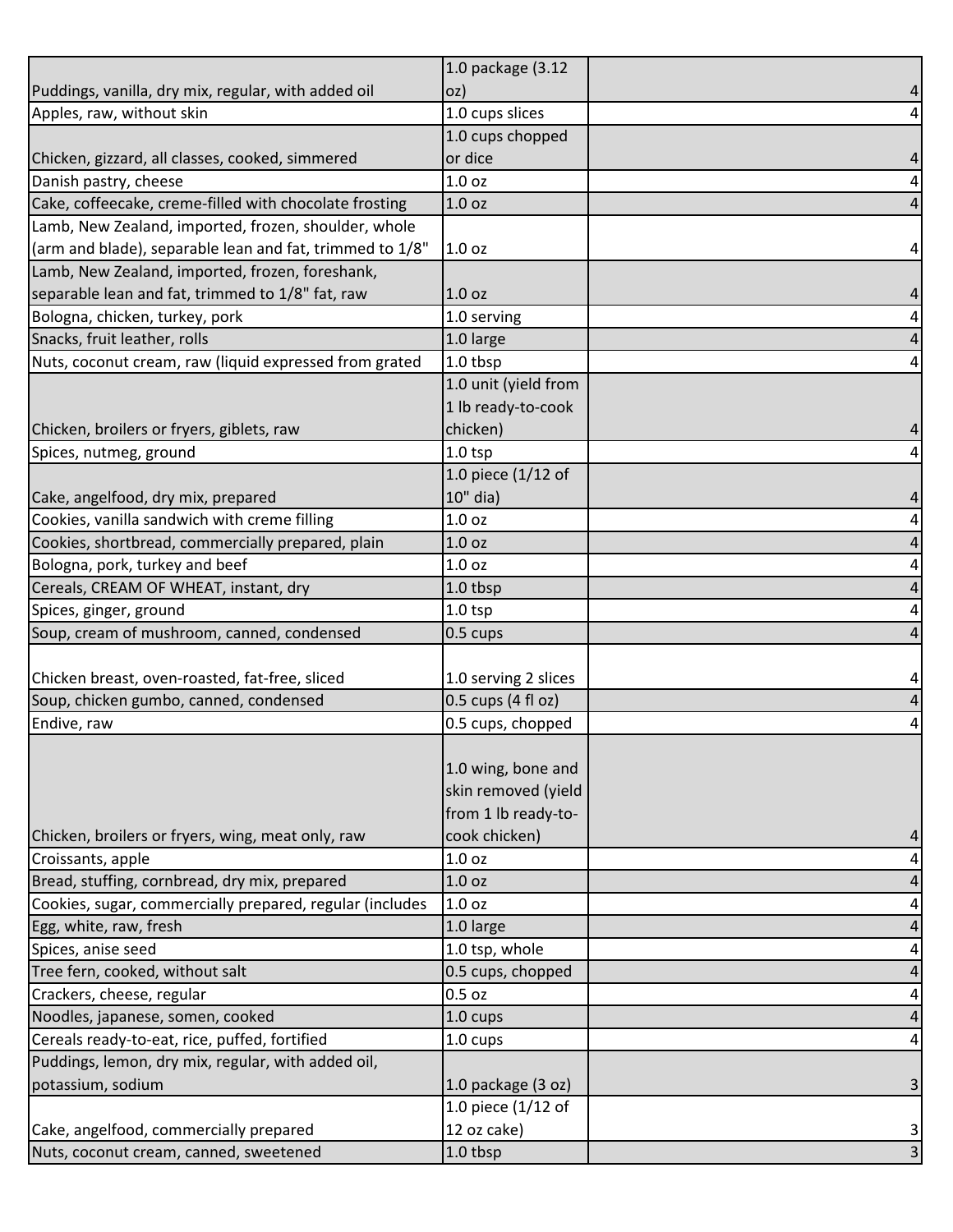| Cake, cheesecake, commercially prepared                 | 1.0 <sub>oz</sub>    | $\vert$ 3               |
|---------------------------------------------------------|----------------------|-------------------------|
| Braunschweiger (a liver sausage), pork                  | 1.0 oz               | 3                       |
| Cake, sponge, commercially prepared                     | 1.0 oz               | 3                       |
| Cream, fluid, half and half                             | $1.0 f$ l oz         | $\overline{\mathbf{3}}$ |
| Dessert topping, powdered                               | 1.0 oz               | $\vert$                 |
| Pork sausage, link/patty, fully cooked, unheated        | 1.0 link             | $\mathsf{3}$            |
| Infant formula, ABBOTT NUTRITION, SIMILAC, For Spit Up, |                      |                         |
| powder, with ARA and DHA                                | 1.0 scoop            | 3                       |
| Alcoholic beverage, wine, table, white                  | $1.0 f$ l oz         | $\overline{\mathbf{3}}$ |
| Alcoholic beverage, wine, table, white, Chardonnay      | $1.0 f$ l oz         | 3                       |
| Crackers, standard snack-type, regular                  | 5.0 crackers         | $\overline{\mathbf{3}}$ |
| Snacks, KELLOGG, KELLOGG'S RICE KRISPIES TREATS         | 1.0 serving          | 3                       |
| Pie, fried pies, fruit                                  | 1.0 oz               | $\mathsf{3}$            |
| Veal, breast, separable fat, cooked                     | 1.0 oz               | 3                       |
| Cheese, neufchatel                                      | 1.0 oz               | $\overline{\mathbf{3}}$ |
| Cake, white, dry mix, special dietary (includes lemon-  | 1.0 oz               | $\mathbf{3}$            |
| Egg, yolk, raw, frozen, sugared, pasteurized            | 1.0 <sub>oz</sub>    | 3                       |
| Spices, mace, ground                                    | $1.0$ tsp            | 3                       |
| Cream, fluid, light (coffee cream or table cream)       | $1.0 f$ l oz         | 3                       |
| Soup, cream of chicken, canned, condensed, reduced      | 0.5 cups             | $\overline{2}$          |
| Soup, onion, canned, condensed                          | 0.5 cups (4 fl oz)   | $\overline{2}$          |
| Papaya, canned, heavy syrup, drained                    | 1.0 piece            | $\mathbf{2}$            |
| Cake, snack cakes, creme-filled, sponge                 | 1.0 <sub>oz</sub>    | $\overline{2}$          |
| Pie, cherry, commercially prepared                      | 1.0 <sub>oz</sub>    | $\mathbf{2}$            |
| Soup, chicken broth or bouillon, dry                    | 1.0 cube             | $\overline{2}$          |
| Spices, thyme, dried                                    | 1.0 tsp, leaves      | $\overline{2}$          |
| Alcoholic beverage, tequila sunrise, canned             | 1.0 fl oz            | $\overline{2}$          |
| Gravy, brown instant, dry                               | 1.0 serving          | $\overline{2}$          |
| Infant formula, MEAD JOHNSON, ENFAMIL, Premature,       |                      |                         |
| with iron, 24 calories, ready-to-feed                   | 1.0 fl oz            | $\overline{2}$          |
| Infant formula, GERBER, GOOD START 2 Soy, with iron,    | 1.0 fl oz            | $\overline{2}$          |
| Spices, tarragon, dried                                 | 1.0 tsp, leaves      | $\overline{2}$          |
| Spices, marjoram, dried                                 | $1.0$ tsp            | $\overline{a}$          |
| Alcoholic beverage, beer, light, BUD LIGHT              | $1.0 f$ l oz         | $\overline{2}$          |
| Parmesan cheese topping, fat free                       | 1.0 tablespoon       | $\mathbf{2}$            |
| Lamb, Australian, imported, fresh, separable fat, raw   | 1.0 <sub>oz</sub>    | $\overline{2}$          |
| Cookies, sugar wafer, with creme filling, sugar free    | 1.0 oz               | $\mathbf{2}$            |
| Alcoholic beverage, pina colada, canned                 | $1.0 f$ l oz         | $\overline{2}$          |
| Beverages, tea, instant, unsweetened, powder            | 1.0 serving 1 tsp    | $\overline{2}$          |
|                                                         |                      |                         |
| Puddings, tapioca, dry mix, with no added salt          | 1.0 package (3.5 oz) | $\overline{2}$          |
| Gelatin desserts, dry mix, with added ascorbic acid,    |                      |                         |
| sodium-citrate and salt                                 | 1.0 package (3 oz)   | $\mathbf{2}$            |
| Egg, whole, cooked, omelet                              | 1.0 tbsp             | $\overline{2}$          |
| Spices, cinnamon, ground                                | $1.0$ tsp            | $\mathbf{2}$            |
| Infant formula, ABBOTT NUTRITION, SIMILAC, Expert Care, |                      |                         |
| Diarrhea, ready- to- feed with ARA and DHA              | 1.0 fl oz            | $\overline{2}$          |
| Infant formula, GERBER, GOOD START 2, PROTECT PLUS,     |                      |                         |
| ready-to-feed                                           | 1.0 fl oz            | $\overline{2}$          |